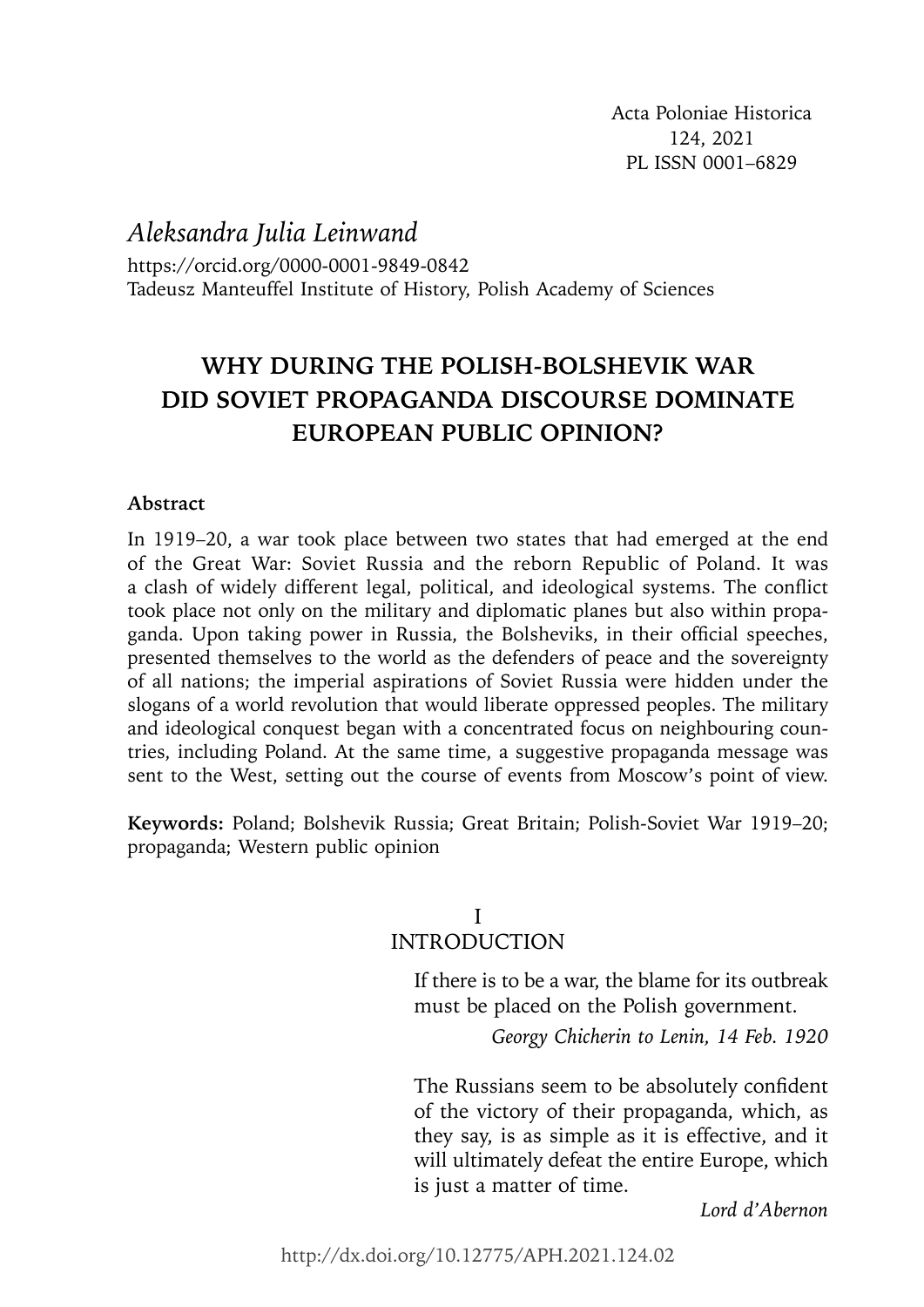The entire public opinion of the working classes of England, mindful that it was the Bolsheviks who attacked us in the autumn of 1918, is nonetheless convinced that the Polish government has rejected the peace treaty offered to us by the Bolsheviks in the winter of this year.

> *Envoy Jan Modzelewski to the Polish Ministry of Foreign Affairs, August 1920*

This article represents an attempt to reflect on Russia's actions following the October coup and the impact of these same actions on public opinion in Europe in the context of the Polish-Soviet War. Finding an answer to the question posed in the title of this paper will be difficult, but not impossible. Since the Bolsheviks were able to burrow into the minds of Western citizens and, to a large extent, 'rearrange' them following their own interests, researchers of these events have endeavoured to recreate both actions and reactions from the perspective of one century.

The issue of the perception of Russia in the West, including Bolshevik Russia, has been and continue to be of interest to many researchers, such as Martin Malia, E. Malcolm Carroll and Dariusz Tołczyk.<sup>1</sup> Still, the driving force of what was Soviet propaganda remains insufficiently understood. Under what circumstances did the Bolsheviks manage to gain the momentum and power to aspire to stage a revolution in the thinking processes of their own society and the international arena? What contributed to the unquestionable success of the Soviet propaganda in the West? I would like to point out from the outset that when I write about the "dominance of Soviet propaganda discourse" in Europe during this period, or about its success, I am not suggesting that most Europeans succumbed to the persuasions of Lenin and Trotsky, or accepted the contents of the Soviet message from the East. There were also insightful observers, such as politicians and journalists, who followed developments with both insight and a sense of unease.

<sup>1</sup> Martin Malia, *Russia under Western Eyes. From the Bronze Horseman to the Lenin Mausoleum* (Cambridge, MA–London, 1999); E. Malcolm Carroll, *Soviet Communism and Western Opinion 1919–1921* (Chapel Hill, 1965); Dariusz Tołczyk, *GUŁAG w oczach Zachodu* (Warszawa, 2009).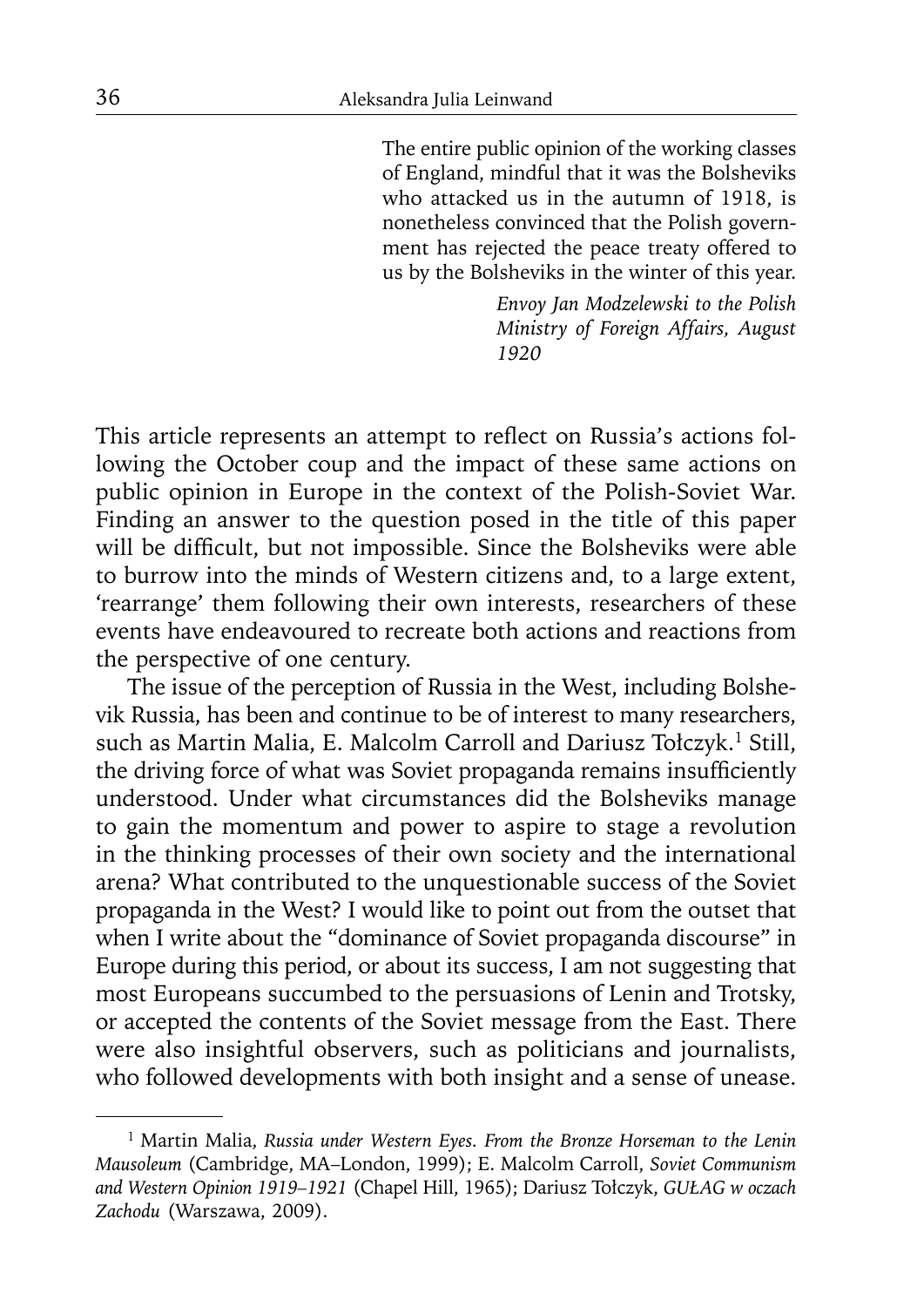Their voice, however, proved to be too weak. Apart from the circles that were ready to accept and even identify with the Bolshevik point of view, many Westerners (including politicians) showed an ignorance of the situation in Central and Eastern Europe, lack of interest, helplesness. As a consequence, there was a failure to respond to Soviet *agit-prop*  (agitation and propaganda). Indeed, Europe underestimated the threat to an almost critical extent. (This threat was well understood by Poles, an issue beyond the presented text's scope.)

I also use here the term 'revolution' to refer to the events that took place throughout 1917 in Russia, starting with the February Revolution. What happened in October (according to the old calendar) of that year resulted in part from earlier incidents. The Bolshevik coup itself – this is the term I consider to be more adequate – was a coup d'état carried out in a country whose citizens had won their freedom just a few months earlier.

II

The time in question was turbulent and uncertain. A wholly changed world was emerging from the ashes of the Great War. In Central and Eastern Europe, nation-states emerged on the ruins of fallen empires, not without obstacles and local armed conflicts. A revolution took place in Russia in 1917, and its result was the seizure of power by the Bolsheviks. Fighting took place in all those regions, and even the deliberations of the Paris Conference and the subsequent signing of the Treaty of Versailles were not able to stabilise the still precarious situation. Europe, ravaged by war, wanted peace but continued to experience upheavals and flashpoints.

The Republic of Poland, reborn in 1918, after more than one hundred and twenty years of partition between the three invaders, continued to fight for its final shape on all its borders. The conflict on the eastern frontiers would prove to be the most critical theatre of conflict. Polish-Russian relations were tense, and the situation in the region was highly complex. Russia, plunged into chaos and shaken by internal struggles, was entirely unpredictable, the more so as the news from there arrived at intervals and was difficult to verify. Many believed that the rule of the Bolsheviks would turn out to be a short-lived episode, and then everything would return to 'normal', that is, to the status quo ante. Numerous groups in Europe had hoped for a better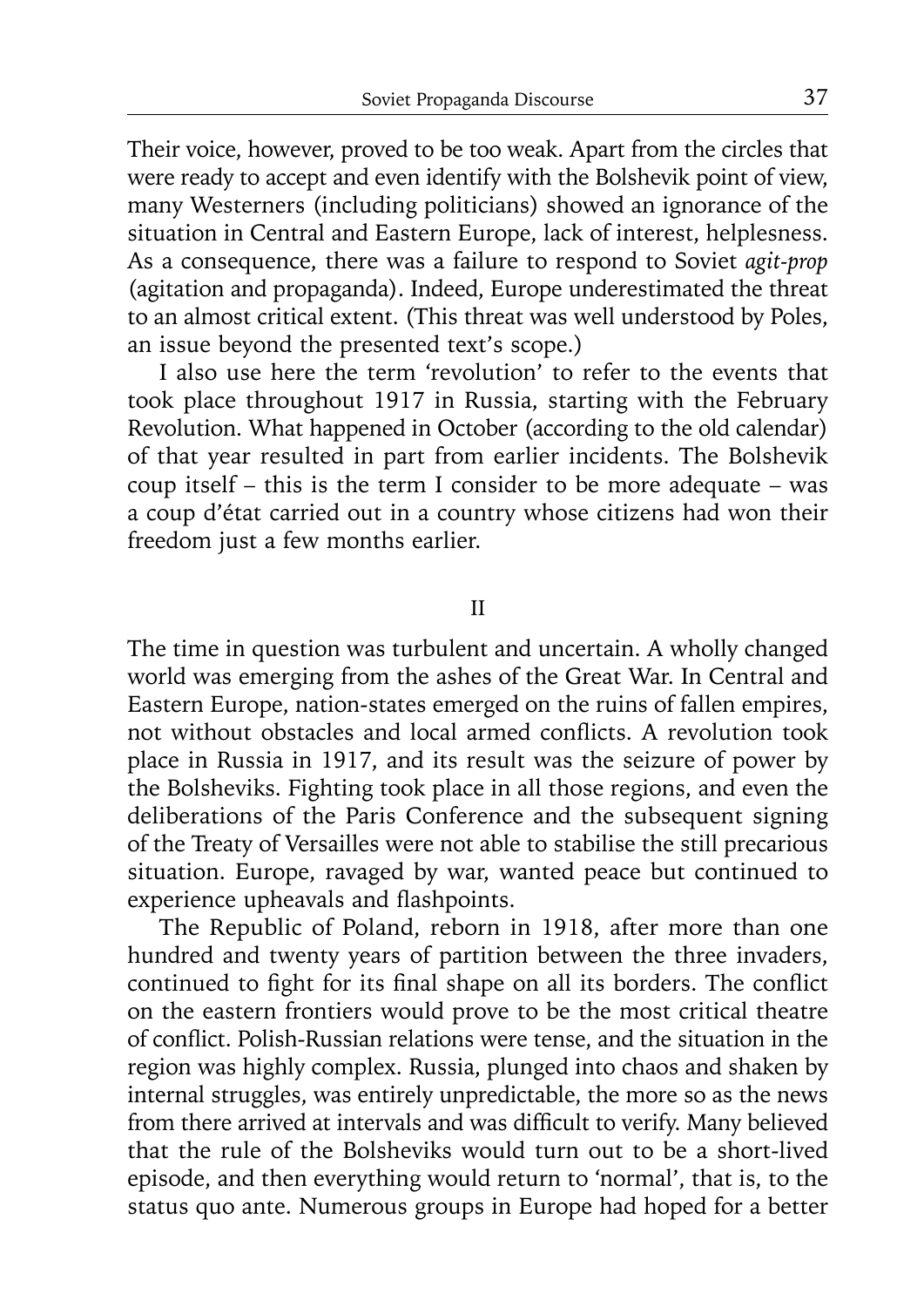future arising from the legacy of the Russian Revolution. In many countries, due to the war and post-war poverty, the prevailing mood had been significantly radicalised. The official message that flowed from the East was one filled with promise, especially for those in thrall to *ex oriente lux* and literally accepted the enunciations that originated from that part of the world. This marked the beginning of the peace decree, adopted during the Second All-Russian Congress of Soviets, which took place immediately after the Bolshevik coup:

The Workers' and Peasants' Government … proposes to all warring peoples and their governments to begin at once negotiations leading to a just democratic peace.

 A just and democratic peace for which the great majority of wearied, tormented and war-exhausted toilers and labouring classes of all belligerent countries are thirsting, a peace which the Russian workers and peasants have so loudly and insistently demanded since the overthrow of the Tsar's monarchy, such a peace the government considers to be an immediate peace without annexations (i.e., without the seizure of foreign territory and the forcible annexation of foreign nationalities) and without indemnities. 2

It was the first document of the new government that referred to foreign policy. The language in which it was written was also a novelty. The decree's authors addressed nations and the working classes, and not the governments of warring states. Soon the world would have to get used to such phraseology and the language of Soviet diplomacy, which would unceremoniously violate the norms of interstate relations. Official communications sent abroad from Petrograd and then from Moscow would be more propagandistic than diplomatic (let us call it *differentia sovietica*).

These actions were deliberate. *The Decree on Peace* addressed "in particular the conscious workers of the three most advanced nations of mankind and the largest states participating in the present war: England, France and Germany, [because] the workers of these countries have rendered the greatest possible service to the cause of progress and socialism".3 As the researcher of the discussed issues noted,

<sup>2</sup> Włodzimierz I. Lenin, *Dzieła*, xxvi (Warszawa, 1953), 239–42, quoted after: Primary Documents: Lenin's Decree on Peace, 26 October 1917, https://www.firstworldwar. com/source/decreeonpeace.htm [Accessed: 10 Nov. 2021]. 3 *Ibid*.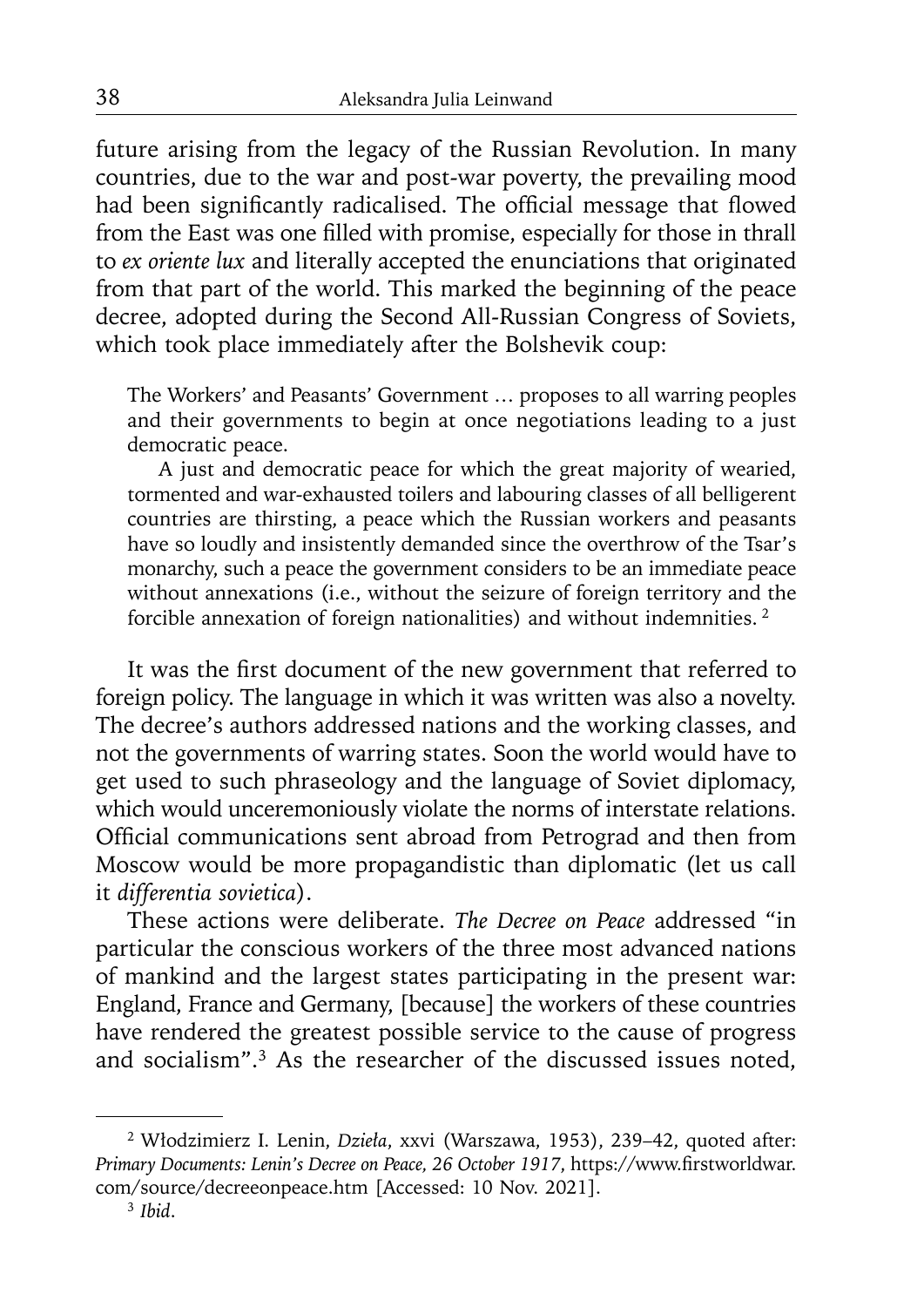the decree was to influence the workers' movement in other countries with the intention of bringing about a world revolution, one where peace equated with socialism.4

In the article 'For Bread and Peace' published by Lenin in May 1918 in the *Jugend-Internationale* (no. 11), we read: "The socialist revolution that has begun in Russia is, therefore, only the beginning of the world socialist revolution. Peace and bread, the overthrow of the bourgeoisie, revolutionary means for the healing of war wounds, the complete victory of socialism—such are the aims of the struggle". 5

Let us note that the Bolsheviks from the outset looked to imbed their newly acquired power within the apparatuses of the state, so they thought and acted to shape not only domestic but also external opinion. Such messages, and there were many of them, found fertile ground in the communities left most wounded by the war, and not only in left-wing circles. The issue of peace was to be found in Soviet diplomacy, journalism, and in messages addressed both internally and abroad until the end of the existence of the USSR.

The above remarks are summarised in the slogan that the Russian Revolution of 1917 took over from the French Revolution of 1789: "War to the palaces, peace to the cottages". The Bolsheviks willingly recoursed to this slogan in their propaganda discourse since it assumed that war should be waged against enemies (imperialists, bourgeoisie, etc.), and that the people would benefit from the won peace.<sup>6</sup> Needless to say, in fact, as a result of hostilities (including the civil war), it was the representatives of the lowest and poorest social strata that would suffer the greatest numbers of casualties and losses.

The article 'For Bread and Peace' also makes mention of a war that is being waged "for the division of spoils, for the plunder of small and weak nations". The alleged concern for the weakest nations harmonised with the right of nations to self-determination proclaimed by the Bolsheviks. This is one of the most important slogans used

<sup>4</sup> Wojciech Materski, *Pięć kłamstw Lenina. Rosja po przewrocie bolszewickim: propaganda a rzeczywistość* (Warszawa, 2019), 18. 5 Lenin, *Dzieła*, 391–2, quoted after: *Primary Documents: Lenin's Decree*.

<sup>6</sup> See Aleksandra J. Leinwand, *Sztuka w służbie utopii. O funkcjach politycznych i propagandowych sztuk plastycznych w Rosji Radzieckiej lat 1917*–*1922* (Warszawa, 1998), 98–101.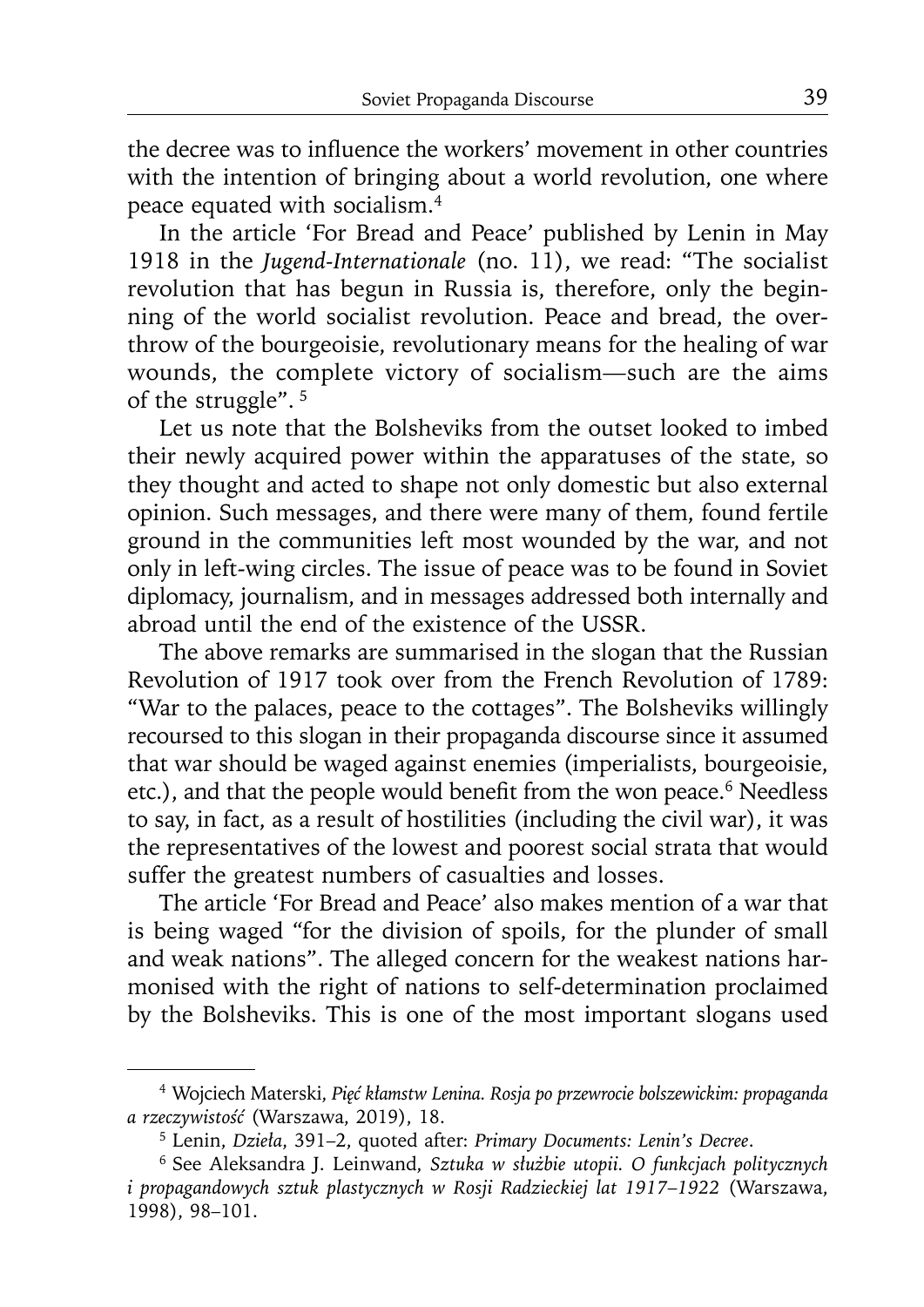by the Russian Revolution, although this slogan's origins are a great deal earlier than the revolution itself.

The disputes over the self-determination of nations, raging among Marxist theorists and activists of the international workers' movement from at least the second half of the nineteenth century, intensified with the impending war. The Russian social democrats intended to use the aspirations of those nations oppressed by the Russian Empire to hasten its collapse. This attitude distinguished Russian Social Democrats from most European Social Democrats.7 Lenin, who spoke a great deal on national issues, formally recognised the right of nations to self- -determination. However, it was primarily about the self-determination of the proletariat (and not the nation as a whole), which manifested itself, for example, in attacks against the Polish Socialist Party for its forthright demand for Polish independence.<sup>8</sup>

Time has shown that the Bolsheviks evoked the right of nations to self-determination as needed, using it "solely as an effective agitation instrument".9 Richard Pipes also accurately characterised Lenin's attitude towards national affairs and the success of the policies pursued by the Bolsheviks in this field.

Lenin looked upon national problems as something to exploit, and not as something to solve. But as a psychological weapon in the struggle for power, first in Russia and then abroad, the slogan of self-determination in Lenin's interpretation was to prove enormously successful. The outbreak

<sup>7</sup> Hélène Carrère d'Encausse, *Le Grand défi : bolcheviks et nations 1917–1930* (Paris, 1987); quoted after the Polish edition: *Bolszewicy i narody czyli Wielkie Urągowisko 1917–1930*, transl. Krzysztof Kowalski (Warszawa, 1992), 51. 8 Leszek Kołakowski so wrote: "Lenin's position is thus clear, and it is hard to

see how he can ever have been represented, as he notoriously was, as a champion of political independence for all peoples. He was a convinced opponent of national oppression and proclaimed the right of self-determination, but always with the provision that it was only in exceptional circumstances that social democracy could support political separatism. Self-determination was at all times absolutely subordinate to the party's interests, and if the letter conflicted with the nation's aspirations, then the letters were of no account. This reservation in effect nullified the right of self-determination and turned it into a purely tactical weapon. The party would always try to utilize national aspirations in the struggle for power, but the 'interest of the proletariat' could never be subordinated to the desires of a whole people". *Id.*, *Main Currents of Marxism. Its Rise, Growth and Dissolution*, ii: *The Golden Age*, transl. from the Polish by P.S. Falla (Oxford, 1978), 401.

<sup>9</sup> Materski, *Pięć kłamstw*, 57.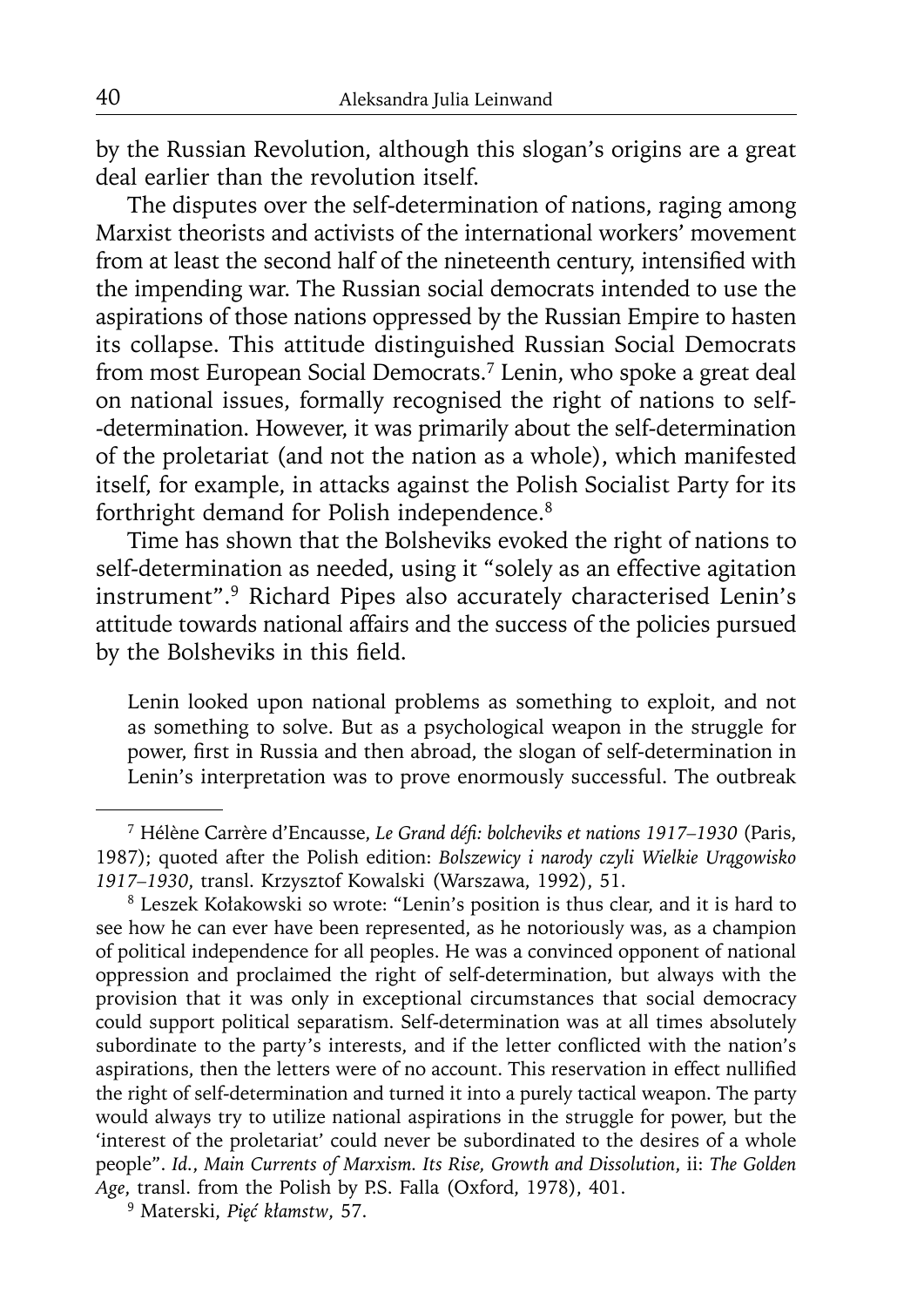of the Russian Revolution allowed the Bolsheviks to put it to considerable demagogic use as a means of winning the support of the national movements which the revolutionary period developed in all their magnitude.<sup>10</sup>

On 15 November 1917, the Council of People's Commissars [Sovet narodnykh komissarov, aka Sovnarkom] issued the *Declaration of the Rights of the Peoples of Russia*. The document signed by the People's Commissar for Nationality, Joseph Stalin and the chairman of the Sovnarkom, Vladimir Lenin, announced, among others, the "equality and sovereignty of the peoples of Russia", their right to "self- -determination, even to the point of separation and the formation of an independent state" and "the free development of national minorities and ethnographic groups" inhabiting the territory of Russia. These are the most important points mentioned at the end of the declaration, while the earlier fragment talks about the formation of a "fair and lasting union of the peoples of Russia", and "only as of the result of such a union can the workmen and peasants of the peoples of Russia be cemented into one revolutionary force able to resist all attempts on the part of the imperialist-annexationist bourgeoisie".11 The inclusion in one document of inconsistent or incompatible statements is not an oversight but a clear announcement of what would be the instrumental treatment of the national issue. An announcement, let us add, that was consequently implemented.

One could briefly summarise the practical actions of Soviet Russia towards the nations as follows: the first option is to incite and strongly support all, even the weakest, revolutionary movements wherever they formed. This option was the most desirable for the Bolsheviks, as the speeches under the banner of social liberation offered hope that the revolution would spread and, at the same time, stifled the emancipatory aspirations of nations, which was the real goal of the Kremlin.

Secondly, suppose the aspirations for national independence were revealed, in such case, the Bolsheviks, describing them as chauvinistic and threatening to the victorious Russian revolution (the arsenal and range of epithets were broader), tried to suppress them *manu militari*.

<sup>10</sup> Richard Pipes, *The Formation of the Soviet Union. Communism and Nationalism 1917–1923* (Cambridge, MA, 1970), 49. 11 *Документы внешней политики СССР*, i (Moсквa, 1957), 14–15, quoted after:

*Powstanie II Rzeczypospolitej. Wybór dokumentów 1866–1925*, ed. by Halina Janowska and Tadeusz Jędruszczak (Warszawa, 1981), 364–5.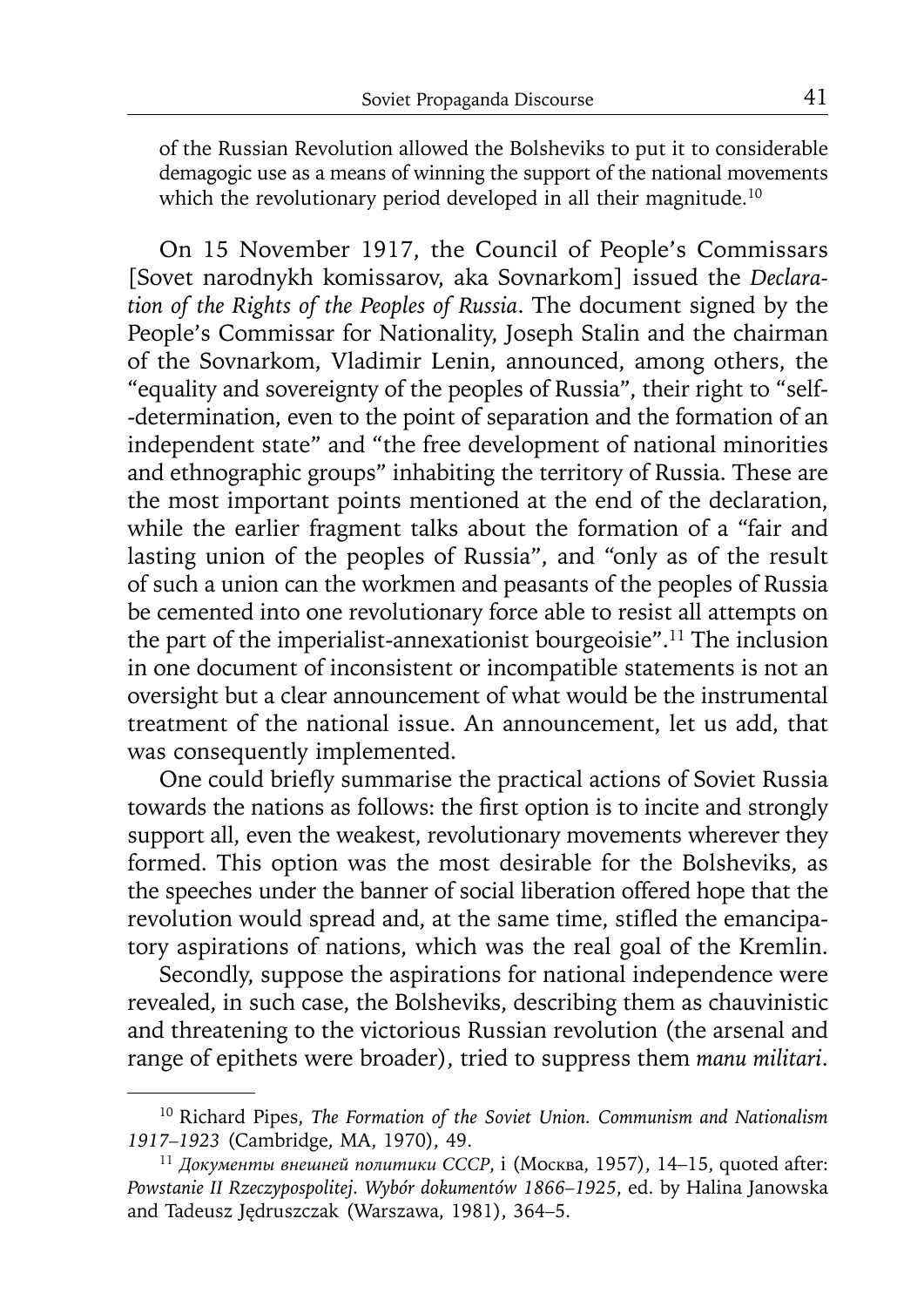It was possible, especially in the territories of the former tsarist empire or those adjacent to them. In December 1917, the Red Army brutally cracked down on the efforts of Belarusian communists (sic!) to mark national distinctiveness within the Bolshevik revolution, which they had joined voluntarily. The following year, the emancipation efforts of the Tatars and Bashkirs, followed by those of the Azerbaijanis, Armenians and Georgians, were cruelly suppressed. These are just examples of 'the bringing of order about' on the part of the forces of the newly created state.12

Thirdly, when there was no other option, the authorities of Soviet Russia officially declared recognition of the given nation-state by signing a peace treaty with it. However, such an option was treated as a necessary evil, a temporary concession to the rule of the hated bourgeoisie. Following the principles of 'revolutionary morality', the signed agreements were not intended to be kept. Under favourable circumstances, the Sovietisation (or at least attempts at Sovietisation) of consecutive countries was undertaken.

Simultaneously with the official declarations, which were to show the most earnest intention of respecting the rights of 'oppressed nations', the Bolshevik leaders did not hide their true intentions in public speeches. In January 1918, in a speech delivered at the Third Congress of Soviets, Stalin argued "the necessity of interpreting the principle of self-determination as the right to self-determination not of the bourgeoisie, but of the labouring masses of a given nation. The principle of self-determination should be a means in the struggle for socialism and should be subordinated to the principles of socialism".13 Shortly after that, Lenin in the article 'The Immediate Tasks of the Soviet Government' stated that the federation being incepted would be "the surest step leading to the most lasting unification of Russia's various nationalities into a uniform, democratic, and centralised Soviet state".14

Characteristically, there is no clear position on the issue of Poland's independence in the official Soviet documents from the first months fol-

<sup>12</sup> Materski, *Pięć kłamstw*, 65–72.

<sup>13</sup> Quoted after: J.V. Stalin, *Works*, iv, November, 1917 – 1920, https://www. marxists.org/reference/archive/stalin/works/1918/01/15.htm [Accessed: 10 Nov. 2021].

<sup>14</sup> Lenin, *Dzieła*, xxix, 209, quoted after: *Primary Documents: Lenin's Decree*.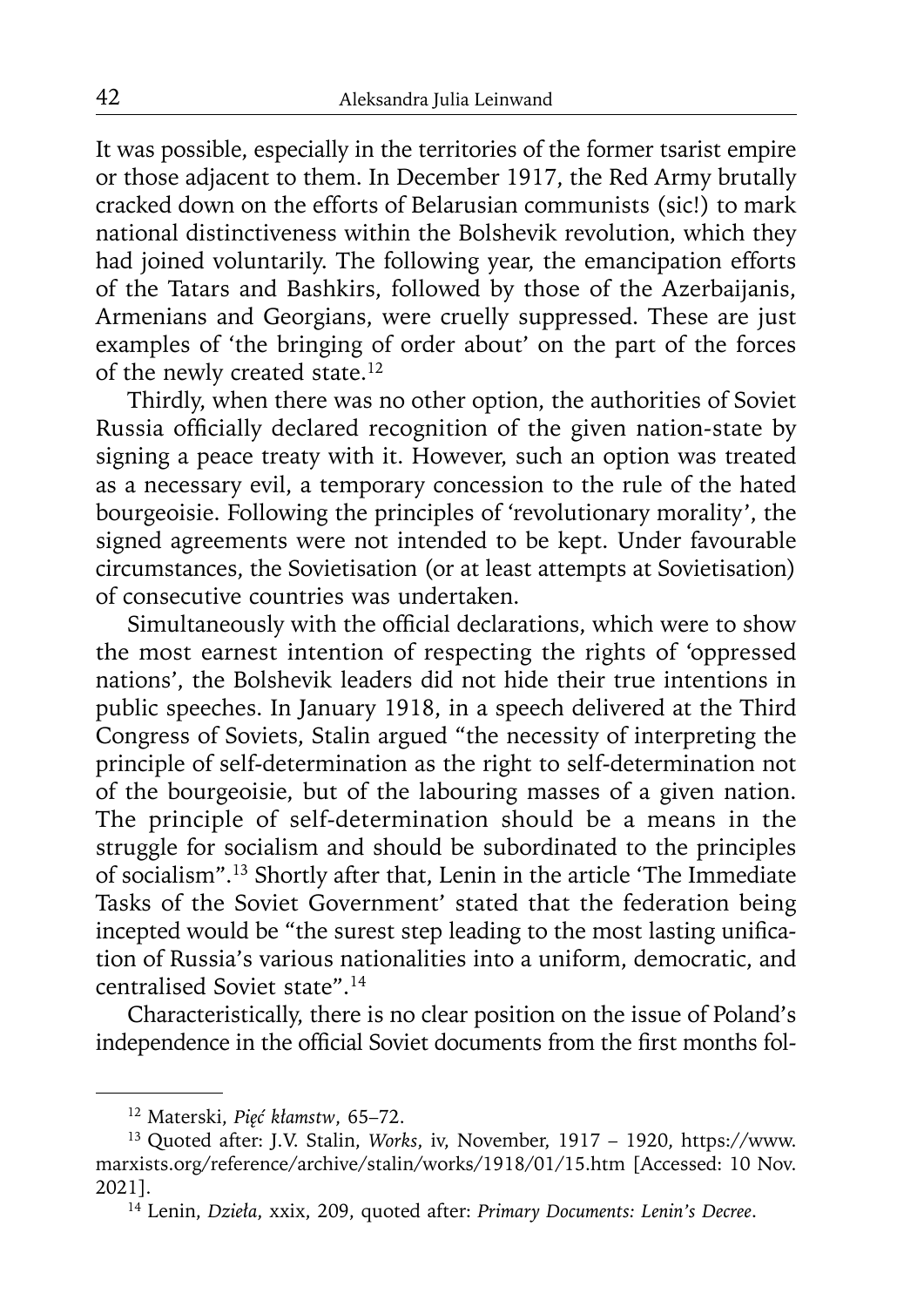lowing the October coup. Especially if we recall the position of the West on this matter: the statement of the British Prime Minister (January 1918), the President of the United States (Wilson's 13th point, in a speech delivered to the US Congress on 8 January 1918) or the resolution of the prime ministers of France, Great Britain and Italy (3 June 1918).15 Almost a year after the Bolsheviks had taken power in Russia, on 29 August 1918, a decree of the Council of People's Commissars was issued abolishing the partition agreements and recognising the "inviable rights of the Polish nation to independence and unity". The document was published after Russia made public secret diplomatic acts and treaties signed by the tsarist governments with the governments of the coalition states. At the same time, the Peace in Brest was concluded with Germany, and it was one of the elements of the political campaign against Germany.16 This decree contained beautifully sounding words about respecting the rights of the Polish nation to independence, and such an official message was sent out into the world. Even though the document contained expressions typical for revolutionary speeches and not used in traditional diplomacy, it could have made a positive impression; and that was what the Bolsheviks had wanted to achieve. The enunciation of August 1918 was intended to testify to the goodwill of the rulers of Russia and indicate that –

<sup>&</sup>lt;sup>15</sup> On 5 Jan. 1918, in a speech to trade union delegates, David Lloyd George so declared: "Russia can only be saved by her own people. We believe, however, that an independent Poland comprising all those genuinely Polish elements who desire to form a part of it, is an urgent necessity for the stability of Western Europe". https://history.state.gov/historicaldocuments/frus1918Supp01v01/d4 [Accessed: 26 July 2021]. Wilson's 13th point: "An independent Polish state should be erected which should include the territories inhabited by indisputably Polish populations, which should be assured a free and secure access to the sea, and whose political and economic independence and territorial integrity should be guaranteed by international covenant". *Papers Relating to the Foreign Relations of the United States. 1918. Supplement 1. The World War*, i (Washington, 1933), 16. The fragment of the resolution of the three prime ministers concerning Poland stated that "The creation of a united and independent Polish State, with free access to the sea, is one of the conditions for a lasting and just peace and the rule of law in Europe". *Powstanie II Rzeczypospolitej*, 410.

<sup>16</sup> Fragment of decree cited after *Stosunki Rzeczypospolitej polskiej z państwem radzieckim 1918–1943. Wybór dokumentów*, ed. by Jerzy Kumaniecki (Warszawa, 1991), 30; see also Aleksandra J. Leinwand, *Czerwonym młotem w orła białego. Propaganda sowiecka w wojnie z Polską 1919–1920* (Warszawa, 2008), 65–6.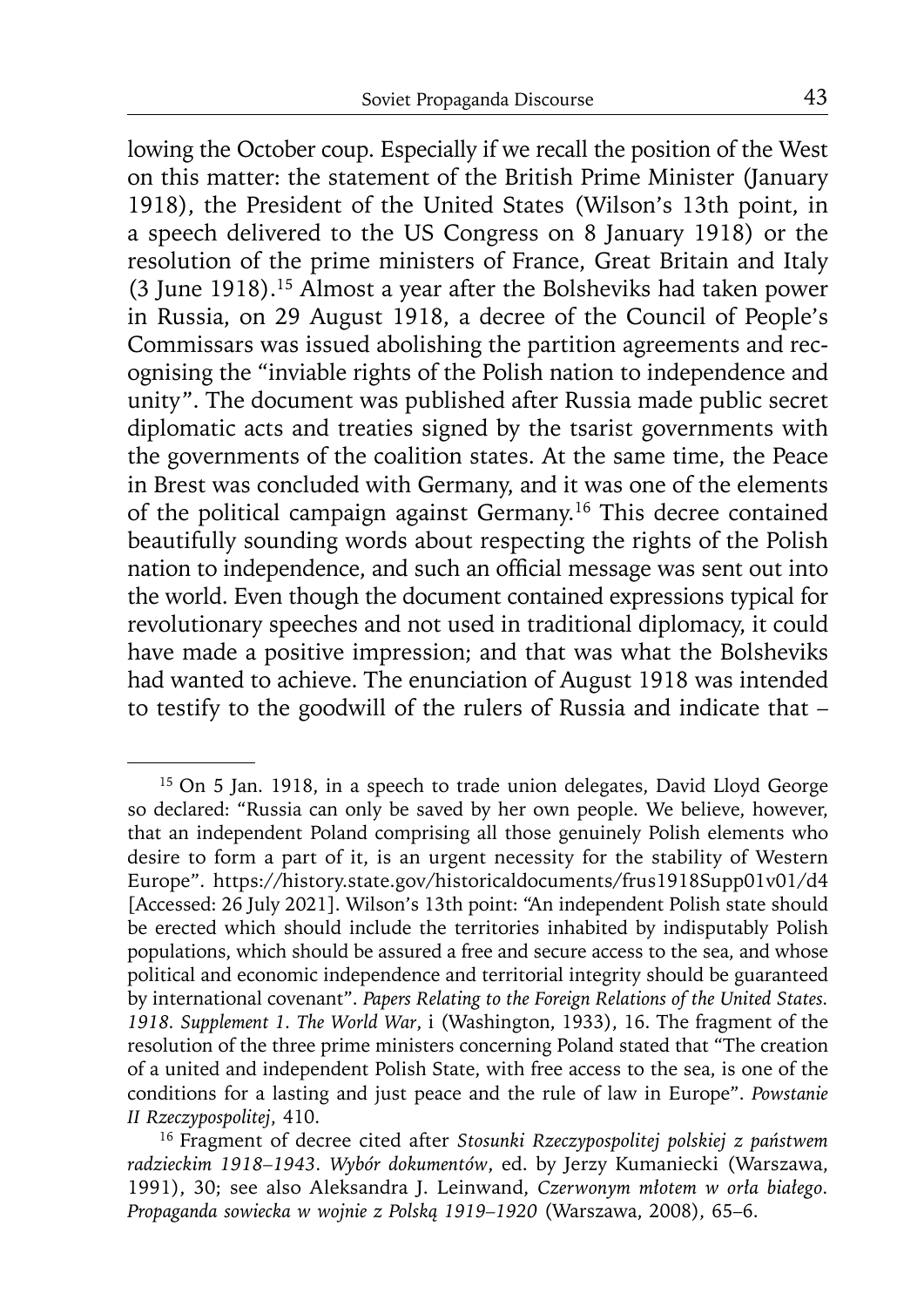at least in the Polish case – their attitude was no different from that of the Allied Powers.

At the same time, however, as has already been mentioned, the Bolshevik leaders publicly presented entirely different projects for resolving the issue of the self-determination of nations, including Poles. Thus, on 18 October 1918, at a rally in Petrograd, Trotsky announced the following development: "The historic hour has struck. The time is coming when our brothers in Lithuania, Poland and Ukraine, and also hopefully in Finland, will join under the banner of the Russian Soviet Federative Socialist Republic (RSFSR)".17 A month later, an article by the People's Commissar for Nationality, Stalin, appeared in the official organ of the Commissariat for Nationality Affairs, *Zhizn natsionalnostey*  [Жизнь национальностей]. The date of publication of this programmatic text (17 November) bearing the meaningful title 'Divide' [Przegroda]<sup>18</sup> was not accidental. This happened a few days after the ceasefire in Compiègne and at the end of the fighting on the fronts of the Great War, and after the Bolsheviks had torn up the Treaty of Brest. It was a time when, as a result of the fall of both the Austro-Hungarian and the German empires, independent states were established in their territories and also in the regions under German occupation. Among them, Poland, which on 16 November notified the coalition governments and others of the constitution of the Polish state. At the same time, Germany was engulfed by revolution, which fuelled the hopes of the Bolsheviks for close cooperation with Germany to achieve a revolution in Europe. In this conveyance of the 'flame of revolution' 'the divide' [*przegroda*] was constituted by newly emerging states, the self-determination of which was not socialist. On 17 November, Soviet troops began a march to the West, following the German troops' retreat from the so-called areas of Ober-Ost [Ober-Kommando der Ostfront]. The goal was to take control of Belarus, the Vilnius Region, and Latvia and Estonia.

Stalin began his article by stating that "a divide was created between socialist Russia and the revolutionary West in the form of the occupied oblasts"; meaning that "Finland, Estonia, Latvia, Lithuania, Belarus, Poland, Bessarabia, Ukraine and Crimea, the bourgeois-nationalist

<sup>&</sup>lt;sup>17</sup> Cited after Wiktor Sukiennicki, 'Przyczyny i początek wojny polsko-sowieckiej 1919–1921', part 2: *Bellona,* xlv, 3–4 (1963), 152.

<sup>18</sup> Stalin, *Dzieła*, 177–8.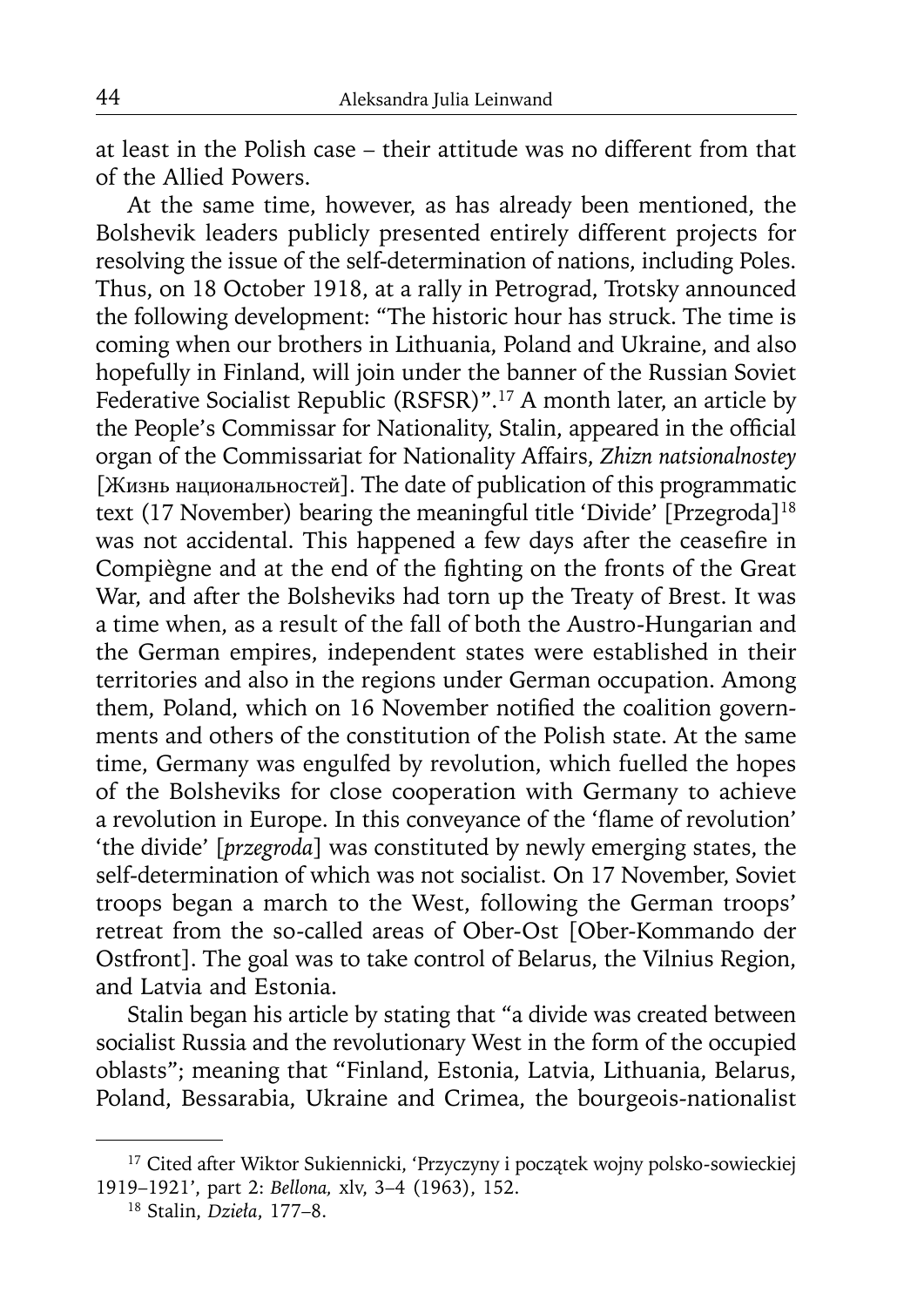'governments' continue to drag their miserable lives out of the grace of the Western imperialists who are in the throes of their own decline". It is worth paying attention not only to the language of vulgar propaganda, the lies, distortions and contempt for "dwarf-like" "national governments" and "petty kings", but also to the list of countries towards which Soviet Russia did not hide their imperialist designs. These far-reaching goals were hidden under the slogans of "the waves of a mighty revolution in Russia and the West". Finally, Stalin so declared: "We have no reason not to believe that the counter-revolutionary divide between the revolutionary West and socialist Russia will finally be swept away". Stalin's text undoubtedly reflected the intentions of the Bolshevik leadership, and the fragment with the names of the newly formed nation-states openly revealed Russia's plans.19

One might ask in which enunciations the Bolshevik leaders expressed their actual attitudes and intentions. Were they in those pronouncements addressed to audiences in the West, where there was talk of a desire for peace and the right of nations to self-determination, or could they be found in speeches meant for closer to home, as in the article discussed above? Later events would show that the answer was unequivocal.

From the end of 1918, the occupation by the Workers' and Peasants' Red Army of the territories abandoned by the German army was a cause of concern for Poland. The collision of the two newly created state organisms was becoming a reality. The Chief of State and Commanderin-Chief, Józef Piłsudski, was aware of the imminent dangers facing a resurgent Poland. As a fighter for Polish independence hailing from the Polish Socialist Party, he understood the meaning of such terms as *revolution* and *socialism* utterly different from that of the Bolsheviks. As a former conspirator cooperating with Russian revolutionaries, as well as a prisoner and a Siberian exile, he had come to know both Russia and its people in both a negative and a positive sense. Piłsudski believed that any overly strong Russia posed a threat to Poland regardless of its political system. Therefore, he set himself to strengthen the Polish state and move Bolshevism as far as possible from the yet-to-be-established borders.

The first armed clashes, which took place at the beginning of 1919, marked the beginning of the Polish-Soviet War, which though never

<sup>19</sup> *Ibid.*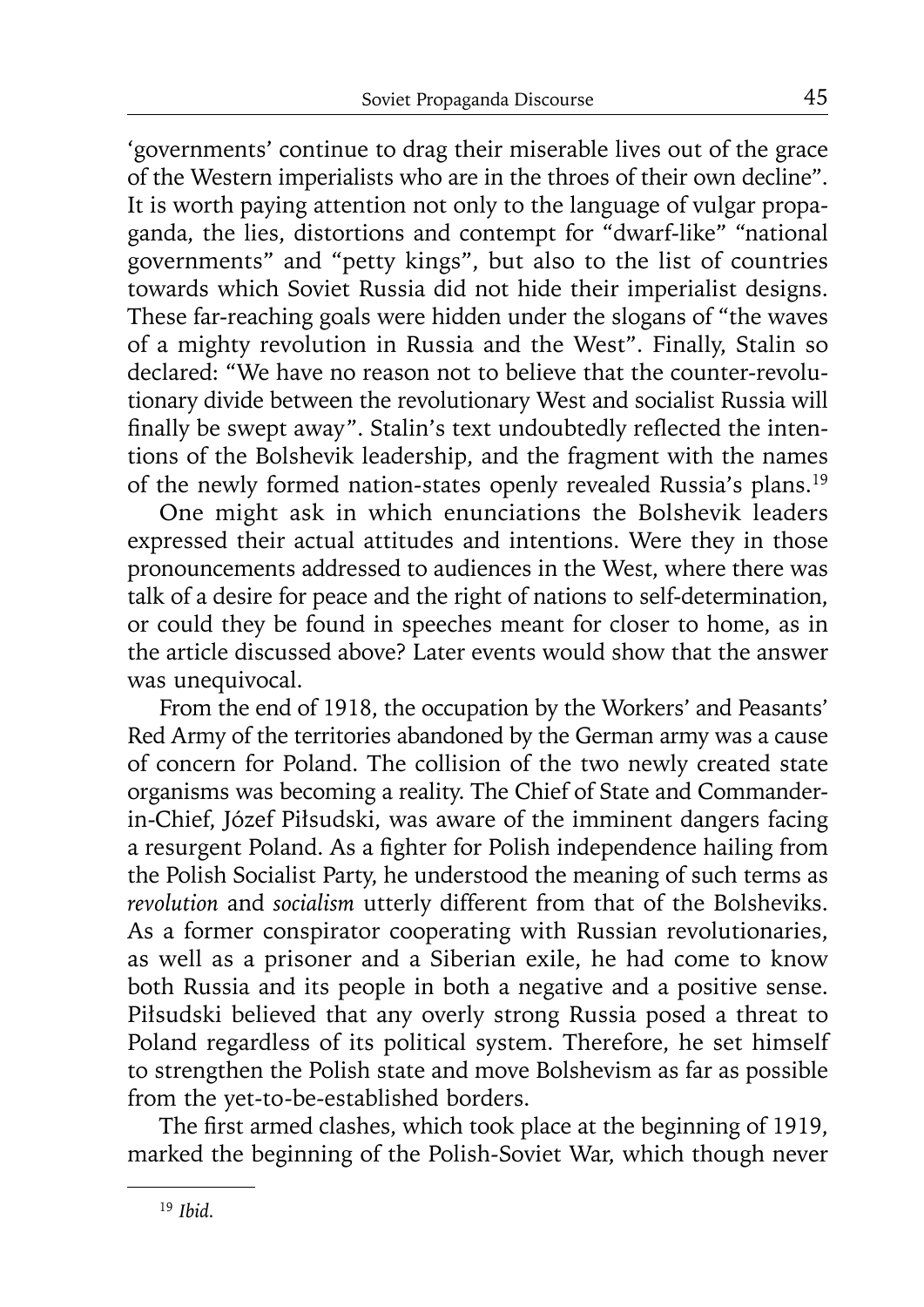formally declared, lasted almost two years. This was a war where Poland had to face not only the armed forces of the Red Army, already seasoned from fighting on the fronts of the Russian Civil War, but also the enormous pressure posed by Soviet propaganda. However, it should be clearly emphasised that the Bolsheviks had imposed the propaganda war on Poland earlier, before any military operations had taken place. The first manifestation of this may be Stalin's article cited above; in fact, intense agitation was directed at Poles even before the establishment of the Polish state, e.g. in the circles of Polish refugees in Russia. The goal of that psychological war, waged against both civilians and soldiers, was the Sovietisation of Poland, which was *in statu nascendi*.

The rulers of Red Russia knew that it would be possible to achieve these goals if indoctrination also extended to the West. The implementation of the Soviet plans was to be made possible, apart from the armed forces, by a uniquely tailored propaganda system. After the Bolshevik coup – as Peter Kenez aptly noted – a "state of propaganda" was born.<sup>20</sup> An efficient propaganda apparatus was created within a short period of time, proving the importance of this activity by the rulers. Not only the army, and not only the political police called Cheka [ЧК – cherezvychayka] along with the entire repressive system, but also *agit-prop* was to be a weapon used to pacify the Russian population; and conquer the world. From the earliest days after the October coup, revolutionary agitation and propaganda were directed through various channels.

#### III

From the beginning of the war between the Republic of Poland and the RSFSR, Bolshevik authorities were centred not only on military and political matters but also on their diplomatic and propagandistic efforts. Moscow spared no expense when it came to propagandising the course of events unfolding on the Polish-Soviet front.

On 10 February 1919, the People's Commissar for Foreign Affairs, Georgy Chicherin, wrote a note to the Polish Minister of Foreign Affairs, Ignacy Paderewski. It contained an assurance that the

<sup>20</sup> See Peter Kenez, *The Birth of the Propaganda State. Soviet Methods of Mass Mobilization, 1917–1929* (Cambridge*–*London*–*New York, 1985).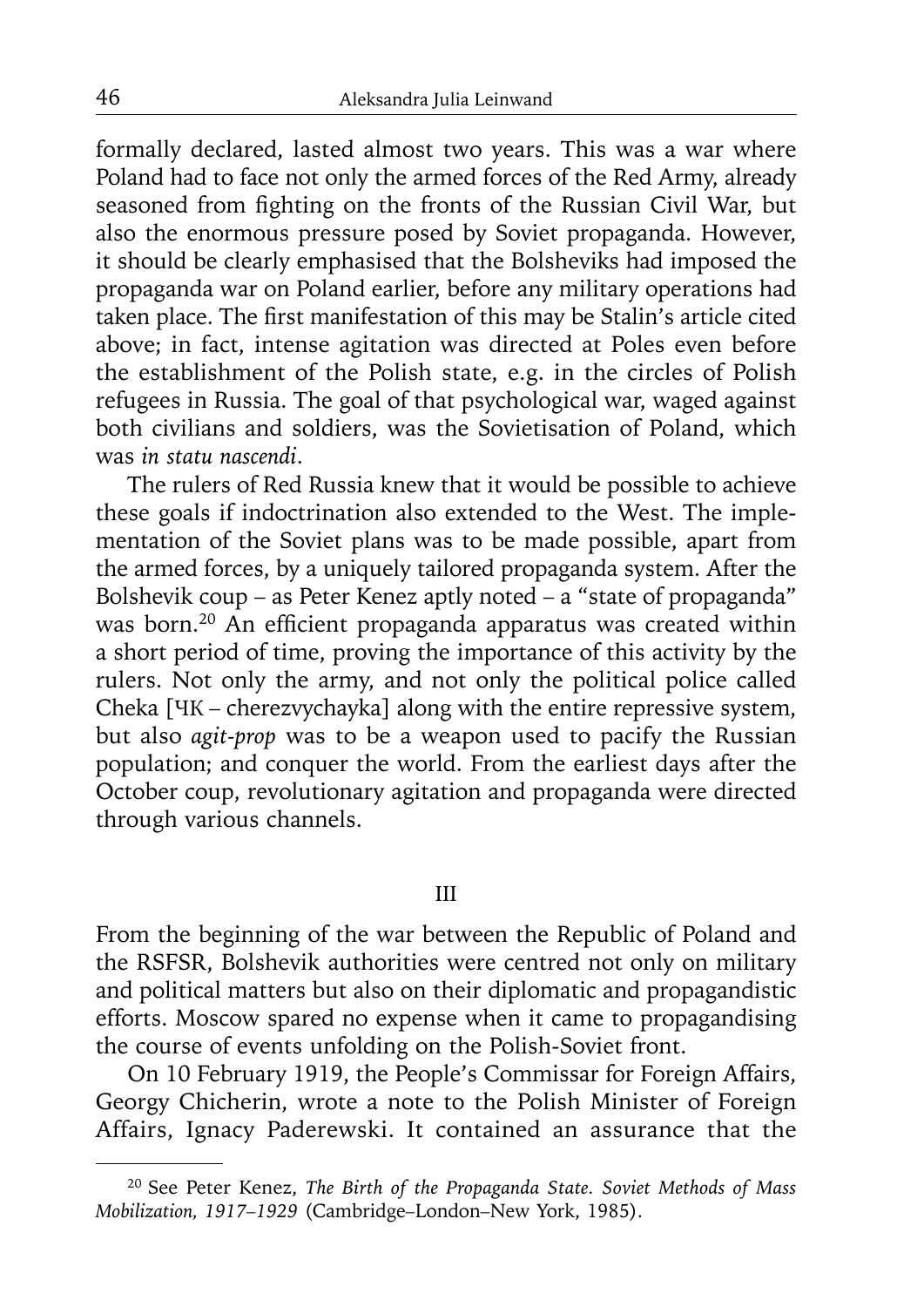Soviet republic strove for friendship with all nations and that "it has always desired and earnestly wishes to maintain a peaceful and good-neighbourly relationship with the Polish people". It was also believed that both states could settle all disputed issues (including territorial) "in an unconditionally peaceful spirit" and "remove all causes of the conflict".<sup>21</sup> Let us note that in the document cited, the Soviet government was addressing not only the Polish government but all social groups identifying or sympathising with the Left. It was not so much about the Polish communists, whom Moscow did not have to convince of anything, but the Polish Socialist Party [Polska Partia Socjalistyczna, PPS]: willing, though not in its entirety and not unreservedly, to take at face value Soviet assurances about peace efforts.<sup>22</sup>

On 18 February, Commissioner Chicherin, in a note sent to the governments of Great Britain, France, Italy, Japan and the United States, made assurances on the love and desire for a peace guided by the RSFSR. At the same time, he described Poland as a country whose troops "regardless of clear evidence of a desire for peace on the part of the Soviet Republic and the Soviet Republics of Lithuania and Belarus" were violating the borders and threatening those republics "bound together by an unchanging cordial friendship".23 Let us recall

<sup>21</sup>*Dokumenty i materiały do historii stosunków polsko-radzieckich* (hereinafter: DiM), ii: *Listopad 1918 – kwiecień 1920* (Warszawa, 1961), doc. 72 (text in Russian).

<sup>&</sup>lt;sup>22</sup> Between August 1919 and April 1920, the PPS campaigned in the Sejm, in the press and at rallies to make peace with Soviet Russia. Although the PPS was not a unified party, at that time it strongly advocated making peace with the RSFSR, but it equally condemned the communists and their actions (for example, proclaiming a general strike). The situation changed dramatically in the summer of 1920, when the Red Army directly threatened Poland. At that time, the entire Polish Left (with the exception of the communists) agreed that Bolshevism is not a leftist ideology, but a denial of socialism. Russia was accused of "dictating the proletariat" and returning to imperialism. Cf. Artur Leinwand, *Polska partia socjalistyczna wobec wojny polsko radzieckiej 1919–1920* (Warszawa, 1964), especially chap. III; Andrzej Friszke, *Państwo czy rewolucja. Polscy komuniści a odbudowanie państwa polskiego 1892–1920* (Warszawa, 2020), especially chap. 6. One of the authors aptly noted that "in August 1920, in the outskirts of Warsaw, the illusions of most Polish socialists as to the real nature of Soviet propaganda and phraseology used by the Russian leaders were irretrievably dispelled", see Grzegorz Zackiewicz, *Polska myśl polityczna wobec systemu radzieckiego 1918–1939* (Kraków, 2004), 164*–*5. This perception of Bolshevism distinguished Polish socialists from Western European socialists.

 $23$  DiM., ii, doc. 77 (text in Russian).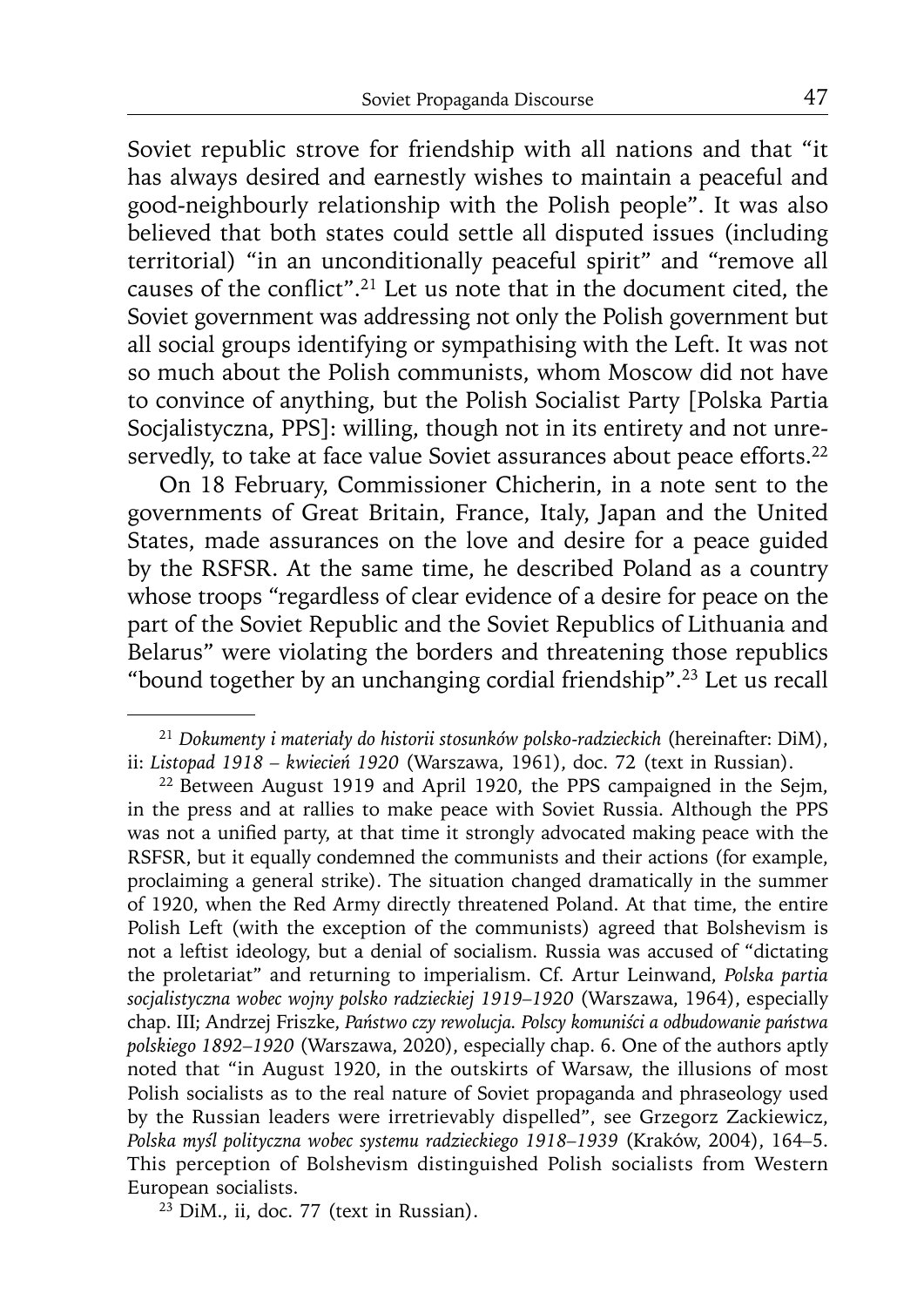that the last two republics had governments actually appointed by Moscow under the principle of "socialist self-determination". Poland was referred to in an apparently conciliatory tone – recognising the existence of the Polish state – but at the same time blaming it for having started the fighting. This was a significant declaration and an important signal for the wider world, representing the beginnings of a diplomatic and propaganda war with Poland waged by Russia in the West. From this time onwards, Chicherin would be vigilant over the preparation of information about the ongoing conflict so that only the Soviet point of view was known outside the Bolshevik state. Over time, such an informational policy would reap tangible rewards for Bolshevik Russia.24

Both notes were issued when Russia was turning its 'peaceful' face to the West for tactical reasons. The collapse of the revolution in Germany meant that the Bolshevik leadership had to temporarily postpone the idea of the Sovietisation of Poland and a European revolution. All the time, however, work was being carried out on the Sovietisation of the so-called 'Okraina', wherein the 'revolutionary' government of Poland would join the Soviet governments of Ukraine, Belarus, Lithuania, Latvia and Estonia, existing since the end of 1918, in line with the revised intentions of Moscow, and in circumstances that were more favourable to the Bolsheviks.25

From a military point of view, the year 1919 was a period of Polish successes on the Polish-Soviet front. Poles took Belarus and a part of Lithuania including Vilnius, and western Ukraine. Let us return, however, to the propaganda facts. During the calm period at the front, in the winter of 1919/20, the Bolsheviks began a so-called 'peace offensive'. It was a large-scale action, aimed more at currying favour with the West than a domestic audience. More importantly, the spectacular campaign to conclude peace with Poland was conducted simultaneously with intensive preparations for decisive military actions.

<sup>24</sup> Cf. Leinwand, *Czerwonym młotem*, 71.

<sup>&</sup>lt;sup>25</sup> The fall of the German revolution temporarily disrupted the plans of the Bolsheviks. As the researcher of the discussed issues noted, "With the defeat [of the Spartacist uprising in Berlin], the hope for the highest stakes in the struggle the European revolution, for the linking of 'red' Moscow with 'red' Berlin were dashed. Thus – temporarily, of course – the Polish 'dividing' became less important". Andrzej Nowak, *Polska i trzy Rosje. Studium polityki wschodniej Józefa Piłsudskiego (do kwietnia 1920 roku)* (Kraków, 2001), 99.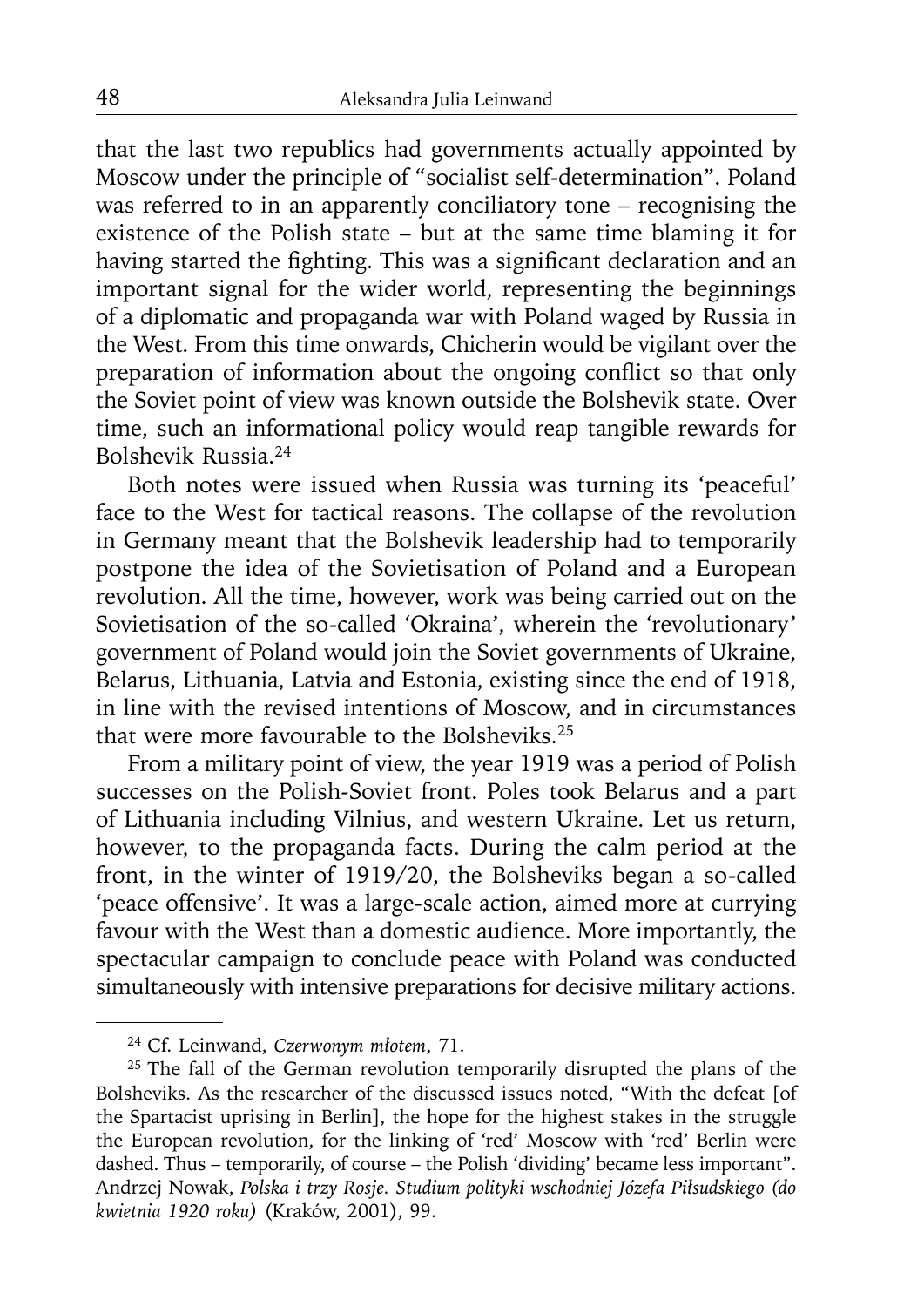The Soviet 'peace offensive' was conveyed through various channels and had many aspects. The same content was expressed in different ways depending on the audience. And so, diplomatic documents were sent from Moscow containing a peace offer for Poland, whereas on the other end of the scale, there were *agitkas* aimed at the citizens of Soviet Russia with an unequivocal anti-Polish message (including satirical drawings and poems by Mayakovsky).

Among the notes addressed to the Polish government, mention may be made of: the note of Commissioner Chicherin to Prime Minister Leopold Skulski of 22 December 1919, with its proposal to begin peace negotiations immediately;26 the declaration of the Council of People's Commissars of the RSFSR to the government and the Polish nation of 28 January 1920, signed by Lenin, Trotsky and Chicherin (this document is remarkable for its ideologised language, different to the diplomatic, although not free of revolutionary slogans, messages from the People's Commissar for Foreign Affairs);<sup>27</sup> and the appeal by the All-Russian Central Executive Committee [Vserossiyskiy Tsentralnyi Ispolnitelnyi Komitet] to the Polish nation on 2 February. In this extensive text of agitation, the issues raised earlier, now directly, were developed to make the message understandable to the 'masses'.28

However, Chicherin's texts addressed to the West are particularly important for the subject under consideration here. On 10 February, an appeal to the "working masses of the Entente countries" was published. In addition to repeating the constantly used slogans, it included, among others, the statement that "the dark forces of Europe" are vigorously seeking to "push Poland into war against Soviet Russia". The People's Commissar for Foreign Affairs concluded with an appeal to the workers of the Entente countries, reminding them that it is up to them to change the policy of their governments.<sup>29</sup> Such content would appear more and more often in diplomatic documents compiled in Moscow, as well as in communist journals and brochures, where next to concoctions of lies and half-truths were placed Soviet demands that had been formulated with ruthless honesty.

<sup>26</sup> See *Powstanie II Rzeczypospolitej*, 536.

<sup>27</sup>*Ibid*., 539 (text in Russian: DiM, ii, 568).

<sup>28</sup>*Ibid.*, 540–1 (text in Russian: DiM, ii, 572–3); see also Leinwand, *Czerwonym młotem*, 80–2.

<sup>29</sup> DiM, ii, 582–3 (text in Russian).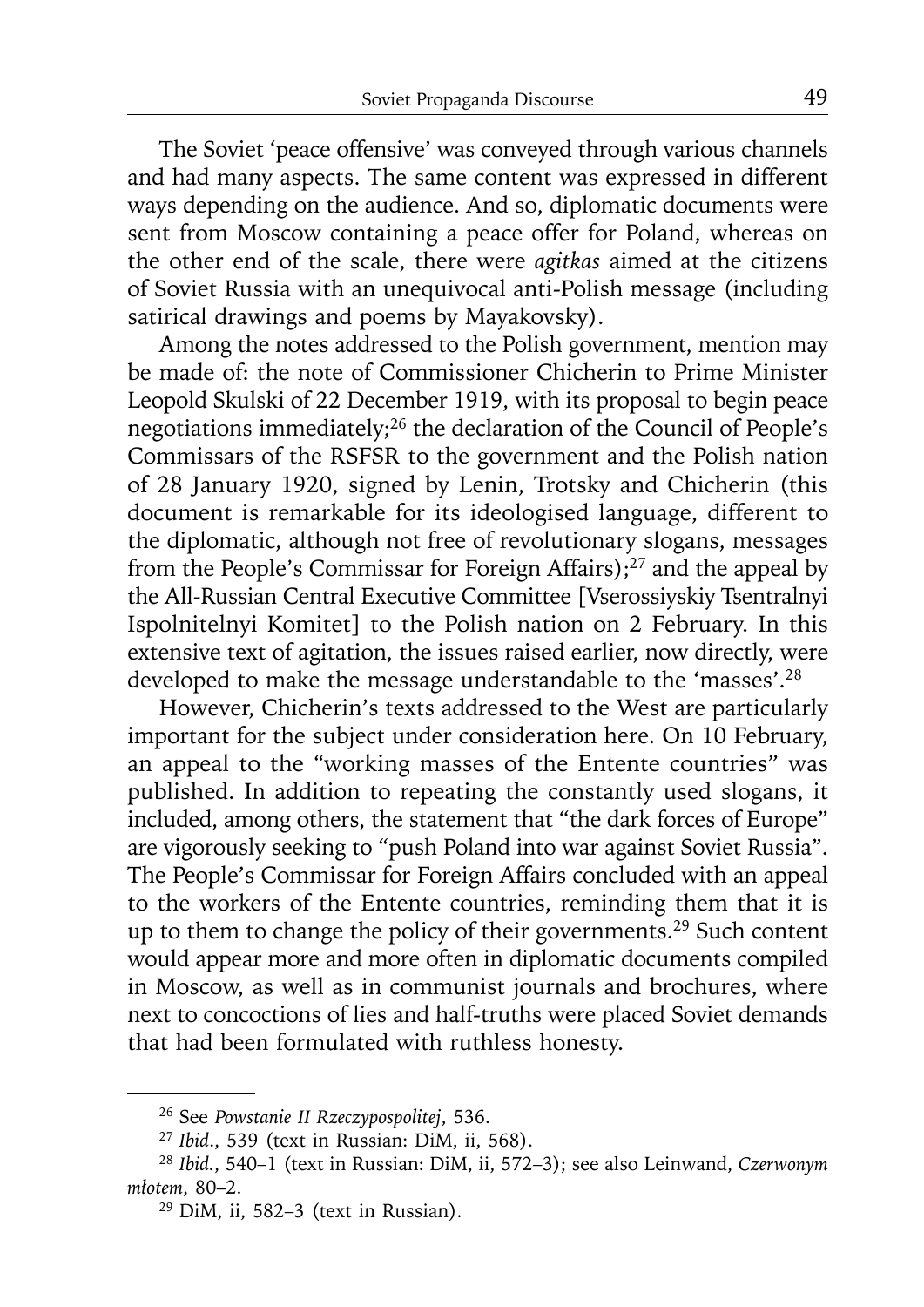The note, which was a response to the situation at the front, also warrants attention. On 7 March, the Poles occupied Mozyr [now Mazyr, Belarus] and Kalenkowicze [now Kalenkavichy, Belarus] in Polesie, and on the same day, the People's Commissariats for Foreign Affairs of the RSFSR and the Ukrainian Soviet Socialist Republic (UkrSSR) issued a communiqué to the Entente countries. The signatories, Chicherin and Christian Rakowski, made assurances on the peaceful intentions of both Soviet republics. An obstacle in the "great task of reconstruction" were Poland's "unjustified aggressive actions". At the same time, the authors emphasised that they wanted "Poland to be a strong and flourishing country". The Soviet Republics of Russia and Ukraine do not want to threaten the development of Poland, "their only goal is self-defence against invasion".<sup>30</sup> It would be a pattern used in communist propaganda throughout the entire period of the Polish-Bolshevik war: an aggressive Poland towards a peaceful socialist Russia. Depending on the needs, some modifications were applied; for example, there were texts written about a Poland of capitalists and landowners or about a Poland which was a tool in the hands of the Entente. The Bolsheviks managed to convey their message in a highly suggestive and nuanced way, depending on the addressees. Such a picture and assessment of events could have been attractive to Europeans who were desirous of peace.

I have cited just a few examples from the wide-ranging 'peace offensive'. The olive branches of Commissioner Chicherin were only one aspect of the Soviet propaganda directed abroad during the war with Poland. The second powerful conduit of propaganda was one of the most important institutions active in the field of propaganda war – the Third International, established in Moscow less than eighteen months after the Bolshevik coup. This organisation was tasked with implementing the ideal of a world revolution. Dreams that the flame of revolution would spread throughout Europe, and then the world, might have seemed utopian. However, the activities of Communist International showed how, by what methods and means, ideas could be transformed into concrete actions.

The emergence of the Communist International was a counterbalance to the Socialist Workers International, that is, the Second International constituted in 1889. A significant distinguishing feature

<sup>30</sup> *Ibid*., 637–8 (text in Russian).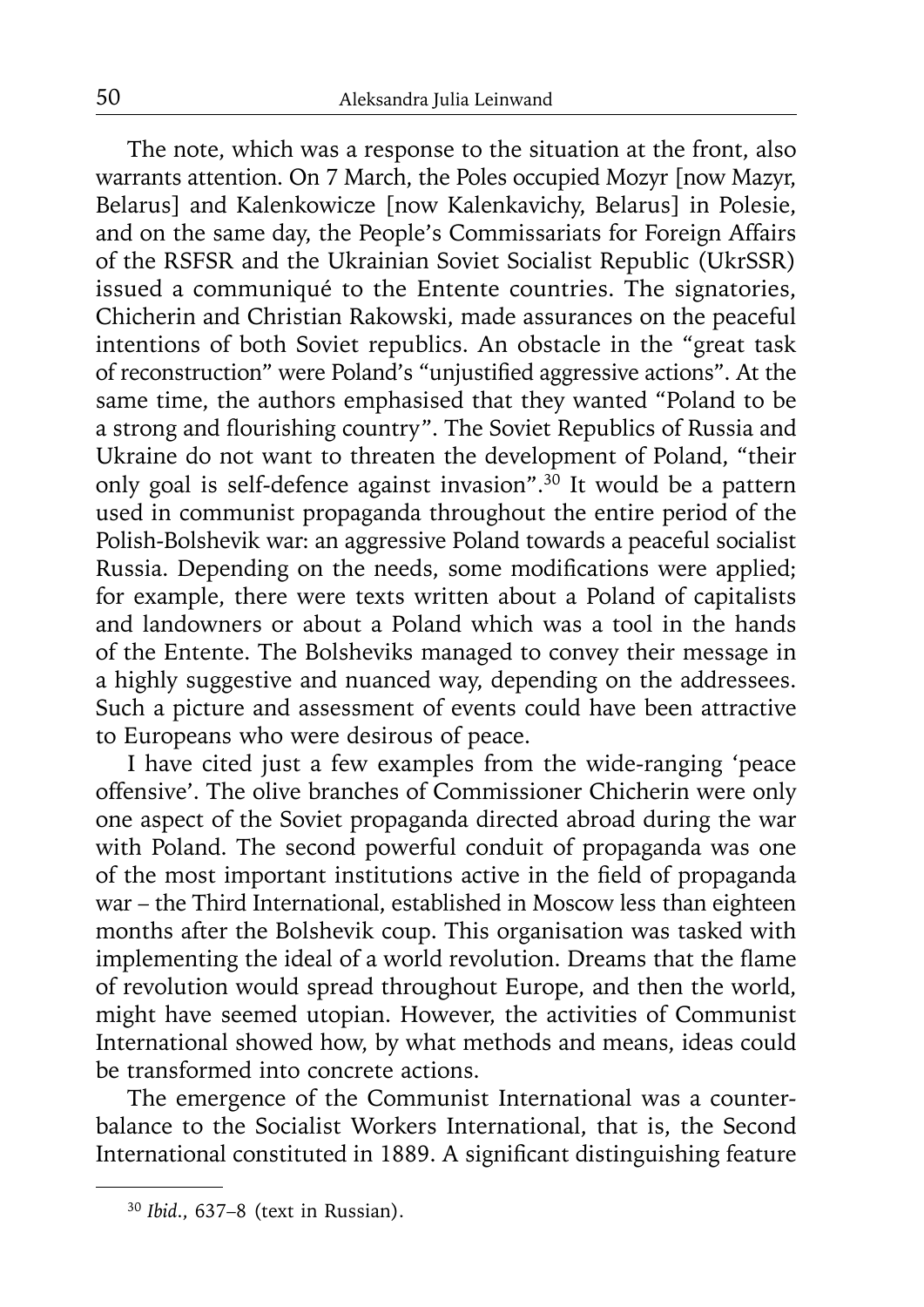of the Third International was its complete subordination to the Soviet Communist Party. Dependence on the ruling Bolshevik party in Russia manifested itself both on the ideological, political and diplomatic levels, as well as on the organisational and material levels.<sup>31</sup> All important decisions concerning, for example, the financing of the activities of the International were made at meetings of the party's Politburo, which also included the leaders of the Comintern.

The 'export' of the revolution took place not only by way of a flow of ideas, the transmission of propaganda (both in a slightly veiled form through diplomatic channels and via strictly agitation activities, such as the distribution of printed materials), and military operations (the revolution brought on the Red Army bayonets); but also thanks to the significant financial commitment of the RSFSR. The Bolsheviks spared no money on this activity. In a plundered Russia, devastated by war, and plagued by poverty, hunger and disease, the authorities devoted considerable sums to activities aimed at indoctrinating both their own society and manipulating foreign opinion. Also goods of which there was a permanent shortage, such as fabrics or paper, ended up not in shops but being channelled towards the service of the *agit-prop*. The money and valuables looted in long struggles during the revolution and the civil war did not serve the starving Russian citizens but supported other countries' revolutionary movements and subversive activities. Such practices were possible in a state with one-party governments where expenditure, even the largest, was not subject to oversight. This lack of oversight resulted from the elimination from public life of institutions established to decide on the most important matters in the state and to control the activities of the authorities.32 Financial documents show the Comintern's expenses. For example, a bill for the period between April and August 1919 with the annotation 'top secret' shows the sums of valuables and money from a "secret account" that had been transferred abroad.<sup>33</sup> Even

<sup>31</sup>*История Коммунистического Интернационала 1919-1943. Документальные очерки*, ed. Александр O. Чубарьян (Moсквa, 2002), 11. 32 The most important act here was the dissolution of the democratically elected

Constitutional Assembly (Constituency) on the day after it had been convened, that is on 6 Jan. 1918.

<sup>&</sup>lt;sup>33</sup> During this period, a total of 3,423,500 rubles were transferred abroad, including 3,223,500 in the form of valuables, and 200,000 rubles in cash. An account statement reveals that 500,000 zlotys were transferred to England at that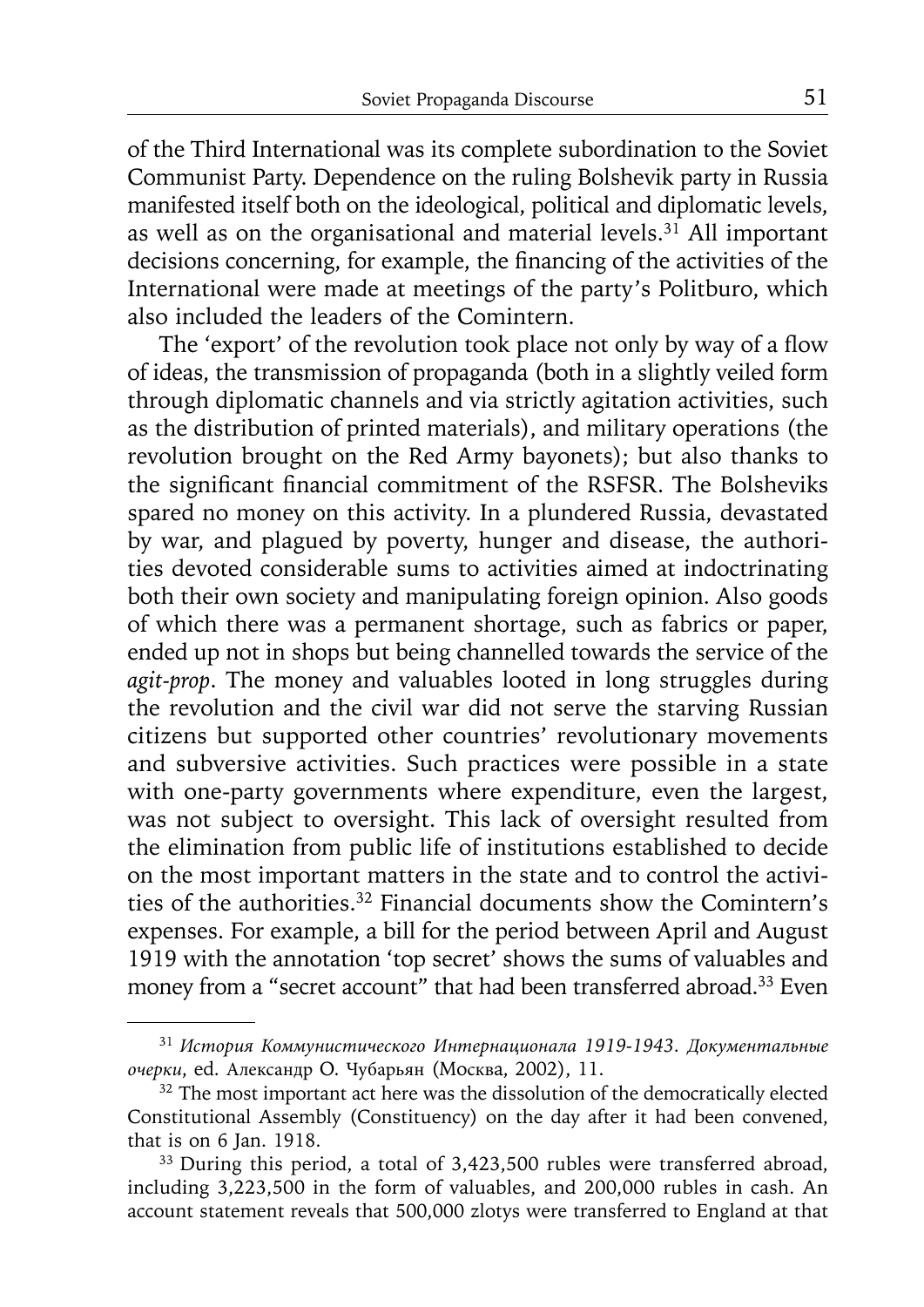this one document makes it possible to appreciate the scale and scope of the activities of the newly created state. At the same time, one of the letters from internal correspondence (on the print headed notepaper of the secretariat of the Executive Committee of the Comintern) relates about the methods of smuggling jewels: "We need leather for [making] soles, in which we will hide valuables, especially diamonds".<sup>34</sup> There were also other hiding places for valuable parcels.<sup>35</sup> The money funnelled from Bolshevik Russia to the West supported the already operating local communist parties; and enabled the creation of new ones. Soviet agents distributed revolutionary literature translated into many languages and contributed considerable sums to newspapers published in various countries. The most famous is the case of the *Daily Herald*, a British extreme left magazine that received a grant of £75,000 from the Bolsheviks.36

The first congress of the Third International was held in Moscow on 2–6 March 1919, but it was only after its deliberations that the

35 When Francis Meynell, a director of the London *Daily Herald*, agreed to transport two strings of pearls to the United Kingdom, he hid them in a jar of butter. John Reed, in turn, received diamonds worth one million rubles in January 1920 for distribution in the USA. Particularly telling is the case of the People's Commissar for Foreign Trade, Leonid Krasin, who brought jewels worth more than seven million rubles to England in his luggage. See Robert Service, *Spies and Commissars: The Bolshevik Revolution and the West* (New York, 2011), quoted after the Polish translation: *Szpiedzy i komisarze. Bolszewicka Rosja kontra Zachód*, transl. Mirosław Bielewicz (Kraków, 2013), 311–12.

36 Carroll, *Soviet Communism*, 180–1; Richard H. Ullman, *Anglo-Soviet Relations, 1917–1921*, iii: *The Anglo-Soviet Accord* (Princeton, 1972), 270–3. Robert Service writes that when George Lansbury travelled to Moscow in February 1920 and mentioned that his *Daily Herald* was in financial trouble, he was offered money to save the paper from falling into the hands of anti-Soviet socialists. Lansbury gave a speech at a meeting in Moscow and congratulated the communists on their achievements in rebuilding the economy. As part of this deal, he agreed to assist in the publication of translated pamphlets of Russian communist leaders. As for the *Daily Herald*, the plan worked, the paper went left-wing and promoted direct political action in Great Britain (pages after the Polish edition: *Szpiedzy i komisarze*, 312–13).

time, with 300,000 rubles to France; 200,000 to Holland; 200,000 to the Caucasus; 1 million to the Balkans; 300,000 to Italy; 300,500 to Germany – 300,500, to Hungary – 21,000, to Austria – 305,000, to America – 297,000. *Коминтерн и идея мировой революции. Документы* (Moсквa, 1998), 150–1. This is the testimony of only one such 'package'; there were many more, and at different times. 34 *Коминтерн <sup>и</sup> идея*, 153.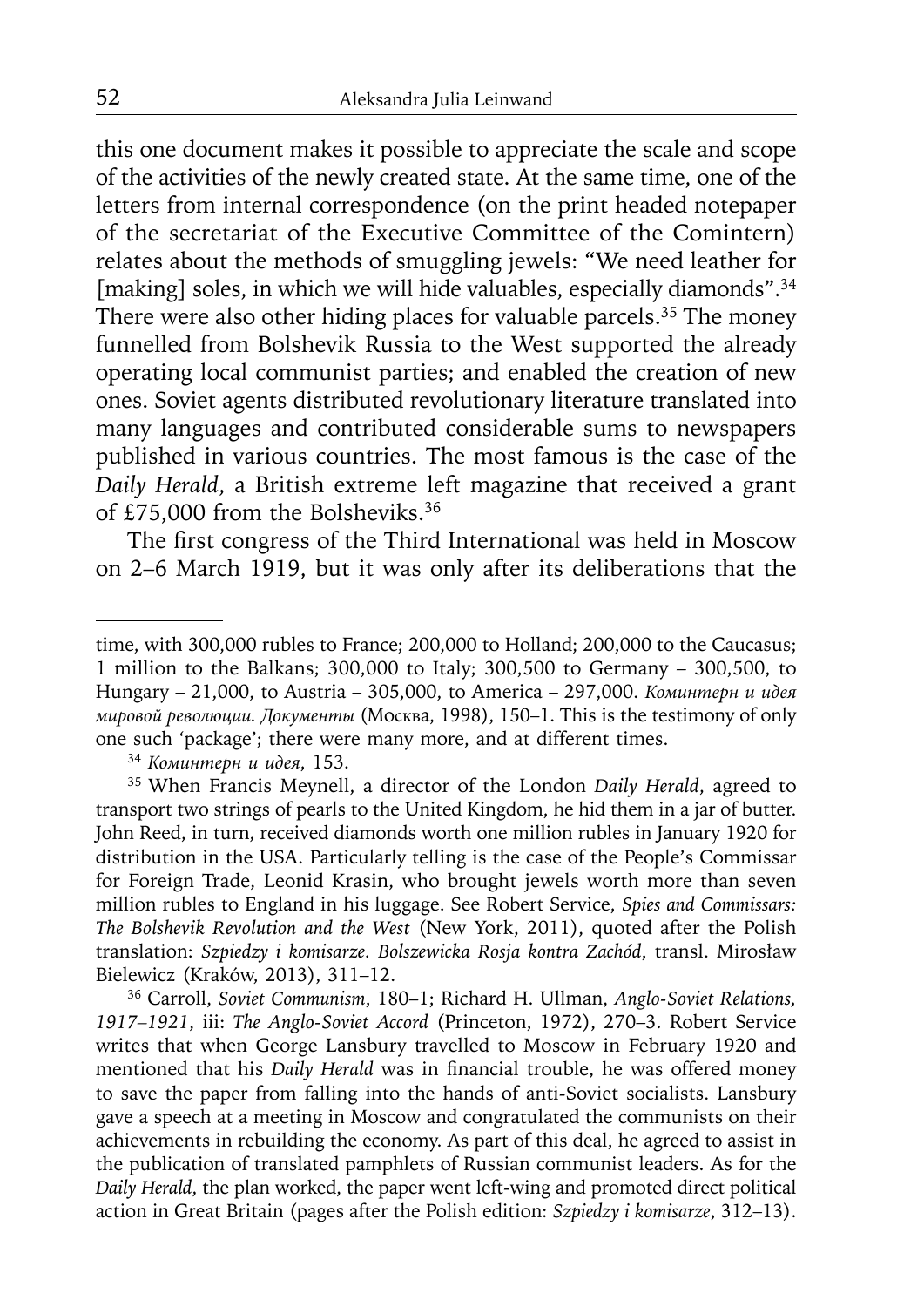structures of the Comintern began to be organised. An Executive Committee was formed with one of the first divisions – the International Propaganda Department, and a translators' office convened.<sup>37</sup> The organ of the Executive Committee of the Communist International was the *Kommunisticheskiy Internatsional* [*Коммунистический интернационал*], which was published from 1 May 1919 in Russian, French and German, and later also in English and other languages. The journal contained, among others, documents, reports, resolutions, appeals and other propaganda materials of the Comintern.

For almost a year, the Polish question was barely mentioned in the publications of the Third International.38 It was only with the beginning of the Soviet 'peace offensive' that the issue of war with Poland was clearly reflected in the propaganda of the Comintern. At this point, it is worth emphasising once again that the Bolsheviks skilfully differentiated their message depending on their audience. Apart from propaganda aimed at local citizens (different for the civilian population and for soldiers or individual nationalities), let us note that the diplomatic notes of Commissioner Chicherin sounded softer and even the harsher ones were, after all, conciliatory in nature. On the other hand, the Comintern enunciations addressed to the "workers of all countries" were unambiguous and much more militant in tone. To express this issue differently – the former are messages addressed to Western politicians and diplomats, focusing on matters to persuade them to exert pressure on Poland 'in defence' of Soviet Russia. The latter type of manipulation of the opinion of the West involved exciting the working classes with simple rhetoric to counteract possible aid for Poland through strikes and pressure on their own governments. These massive *agit-prop* actions would prove to be highly effective.

On 17 February 1920, the *Kommunisticheskiy Internatsional* published an extensive text entitled 'To the Workers of All Countries. Concerning the Polish Question'; a text which was undoubtedly the official stance of the Third International (i.e. the official position of the authorities

<sup>37</sup>Г.M. Aдибеков, Е.Н. Шахназарова, K.K. Ширина, *Организационная структура Коминтерна 1919–1943* (Moсква, 1997), 9–10. 38 In *Коммунистический интернационал*, 6 (Oct. 1919) an article by Feliks Kon was

featured titled 'Polonia militans', and a more in-depth article by Julian Marchlewski 'Польша и мировая революция', part 1: *ibid*., part 2: 7/8 (Nov./Dec. 1919).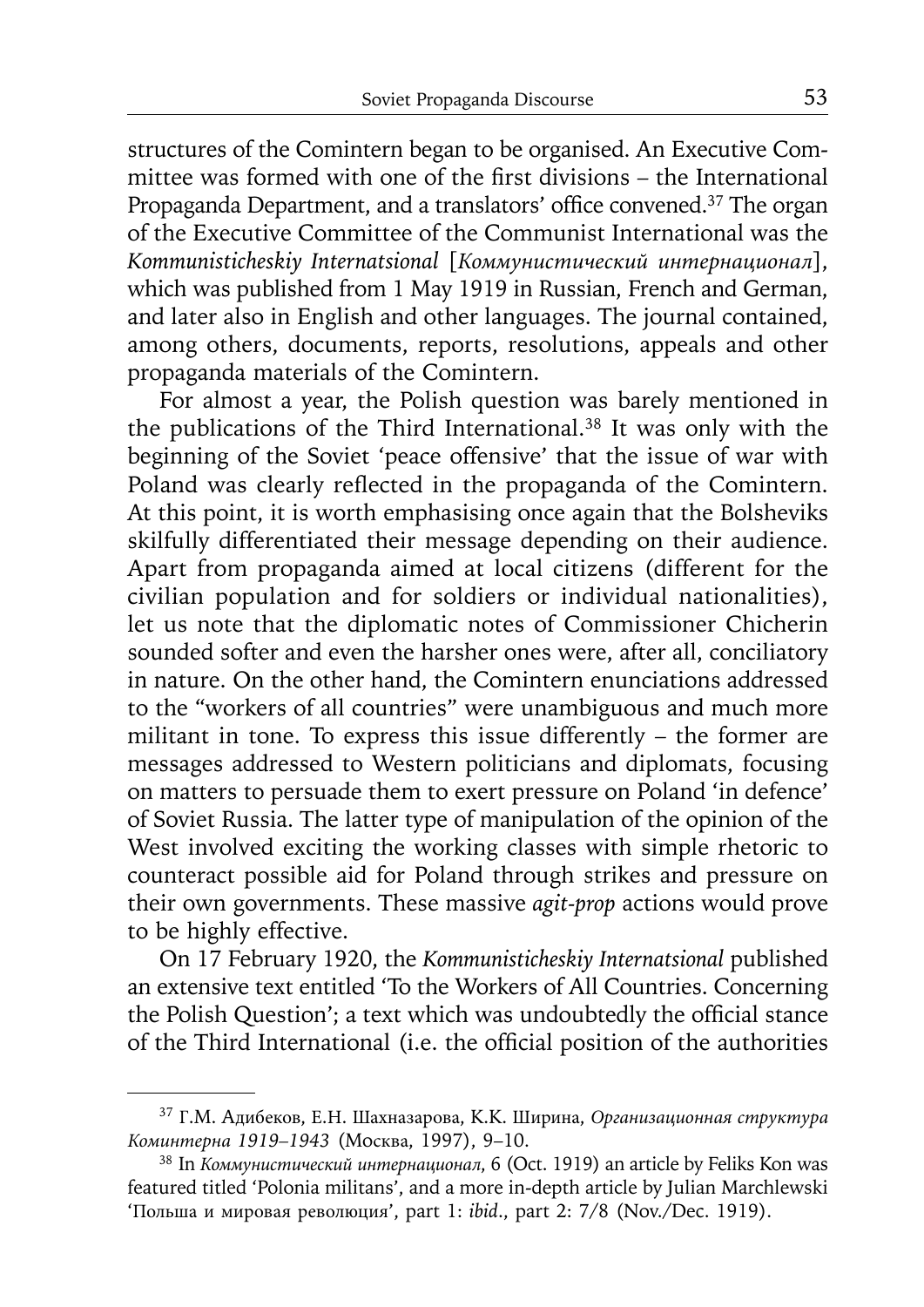of Soviet Russia). The piece was signed by Grigory Zinoviev, the chairman of the Executive Committee of the Comintern and a close associate of Lenin. At the beginning of the text in question, there was the following sentence:

The governments of France, England and America, who for four years had waged a bloody war allegedly in the name of democracy, freedom and the establishment of perpetual peace between nations, are now pushing Poland into a war with Soviet Russia, the same Poland, which had received freedom and independence not at the hands of these imperialist governments, but only thanks to the Russian and German revolutions.<sup>39</sup>

There are at least three fundamental lies in this one sentence. First, it is not true that Poland owed its independence to the Russian and German revolutions. On the contrary, the revolutionary governments recognised only Red sovereignty and wanted to impose such sovereignty on many states against their will. Secondly, the slogan, already known from Chicherin's notes, about the "pushing of Poland" into war against Soviet Russia by the Western imperialists is untrue. Piłsudski's eastern policy involved the implementation of his and his political camp's independent visions and plans. Thirdly, the mention of the Great War was a mendacious simplification.

Zinoviev's article deserves attention not so much for the 'analyses' of the situation in Poland (about the government with Piłsudski, a member of the Polish Socialist Party, "who shoots workers" and about the "Polish reaction", whose oppression of the "popular masses" was "worse than the oppression of the tsarist rule"), as a task posed for "workers of all countries". After the reassurance of Soviet Russia's desire for peace, the following calls were made:

Now it is your turn, fellow workers of all countries! Polish workers spoke out against the war through demonstrations and strikes. Glory to Polish workers who fulfil their duty in the most difficult conditions! French and English workers! This is your affair; support the Polish proletarians fighting against the war. Save Poland from the horrors of war. Help the Polish workers to free their country from the yoke of its overlords and from the intrigues of the Entente. Help Soviet Russia avoid a new war. The Executive Committee of the Communist International calls on you to fight against the new military adventure planned by the French

<sup>39</sup>*Коммунистический интернационал*, 20 (1920), 1393 (text in Russian).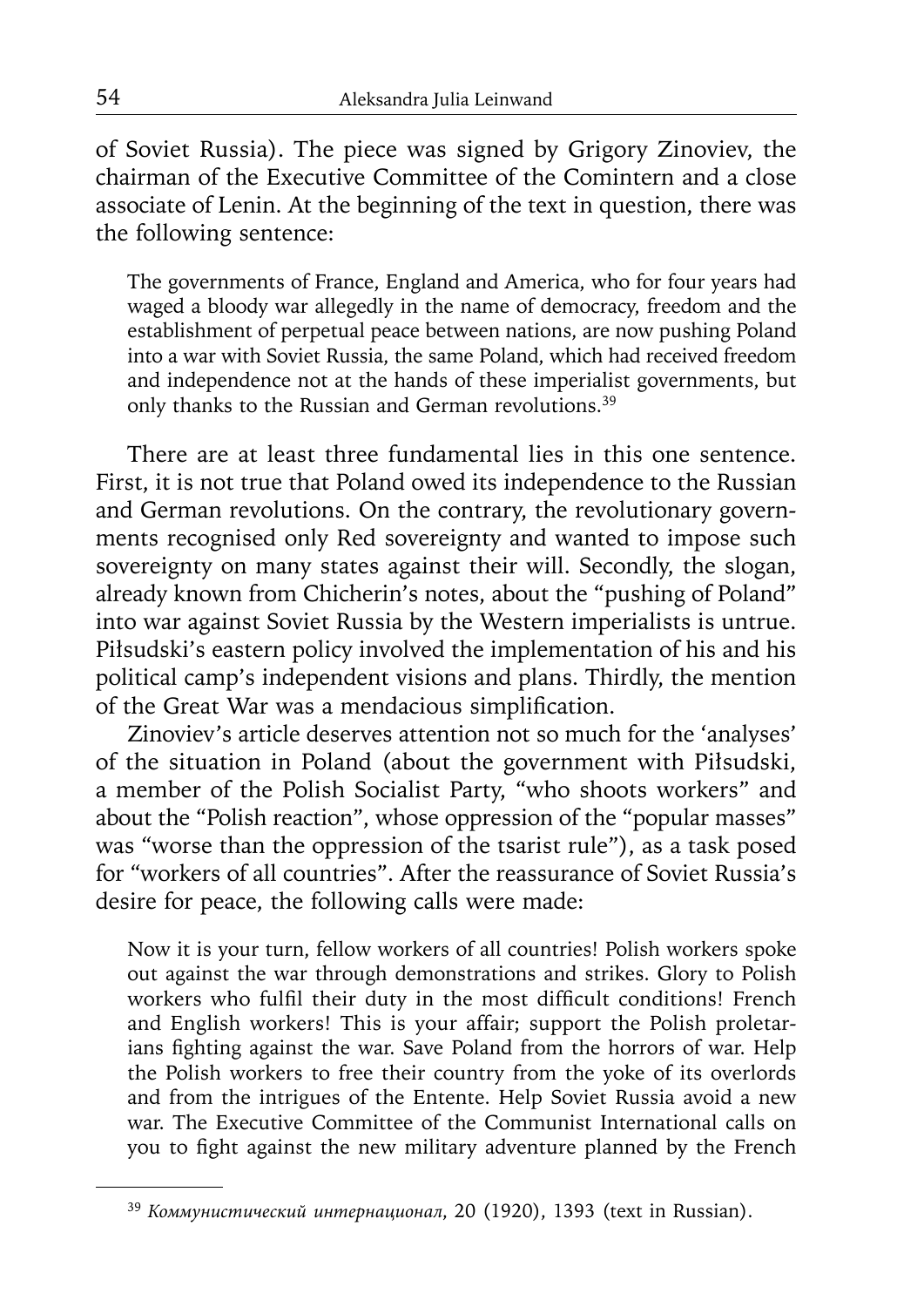imperialists. … Down with the international looters! Long live the international proletariat! 40

With surprising effectiveness, the Soviet 'peace offensive' was transplanted into Western Europe. For example, in Vienna, in the communist periodical *Świt* (an organ of the Polish Workers' Council), on 5 February 1920, the proclamation 'To the Workers of all Countries'41 was published, where the authors wrote that "in the Republic of Poland, the bloody orgies of reaction have reached a terrifying degree". Further revelations and appeals also sound familiar:

Proletarians of all countries! We call on you to organise protest rallies against the reactionary Polish governments and the governments of the coalition states, at whose will the counter-revolution is murdering workers in Poland. The reaction is international, workers' solidarity must be international. … Comrades! Suspend the shipment of ammunition to Poland for a criminal war that eats up the remnants of a destroyed country. … The proletariat of Russia and Poland does not want war. The proletariat of our country wants the Polish government to accept the peace offer made by Soviet Russia.

The response to the calls for solidarity with Bolshevik Russia was not only the 'moral' support expressed at rallies organised by trade unionists and leftist party activists in many European countries. The tangible benefits to the Soviets included the growing refusal to load munitions and war materials intended for Poland.<sup>42</sup> There were also acts of sabotage and arson, such as the burning down of a munitions factory in Austria, noted in a report of the Polish attaché in Vienna.<sup>43</sup>

Great Britain was a central focus for the Soviet government and was under the exceptional 'care' of the Comintern propaganda. Among all

factory in Hirtenberg, which is almost probably the action of the local communists against the supply of ammunition to Poland for the war against Russia, points to the communist union of both countries. In the worker's circles in Vienna-Neustadt and the surrounding area, threats have been made against all factories that continue to supply war material for Poland; they will be burnt to the ground". *Sąsiedzi wobec wojny 1920 roku. Wybór dokumentów*, ed. by Janusz Cisek (Londyn, 1990), 152.

<sup>40</sup>*Ibid.*, 1397–8.

<sup>41</sup> Text in DiM, ii, 592–3.

 $42$  According to the information accompanying the above appeal, in the first half of February 1920, railway workers in Vienna, under the influence of agitation, refused to load rifles intended for the Polish army. *Ibid.*, 593–4.<br><sup>43</sup> Here is an excerpt from a report from 30 April 1920: "The fire of the munitions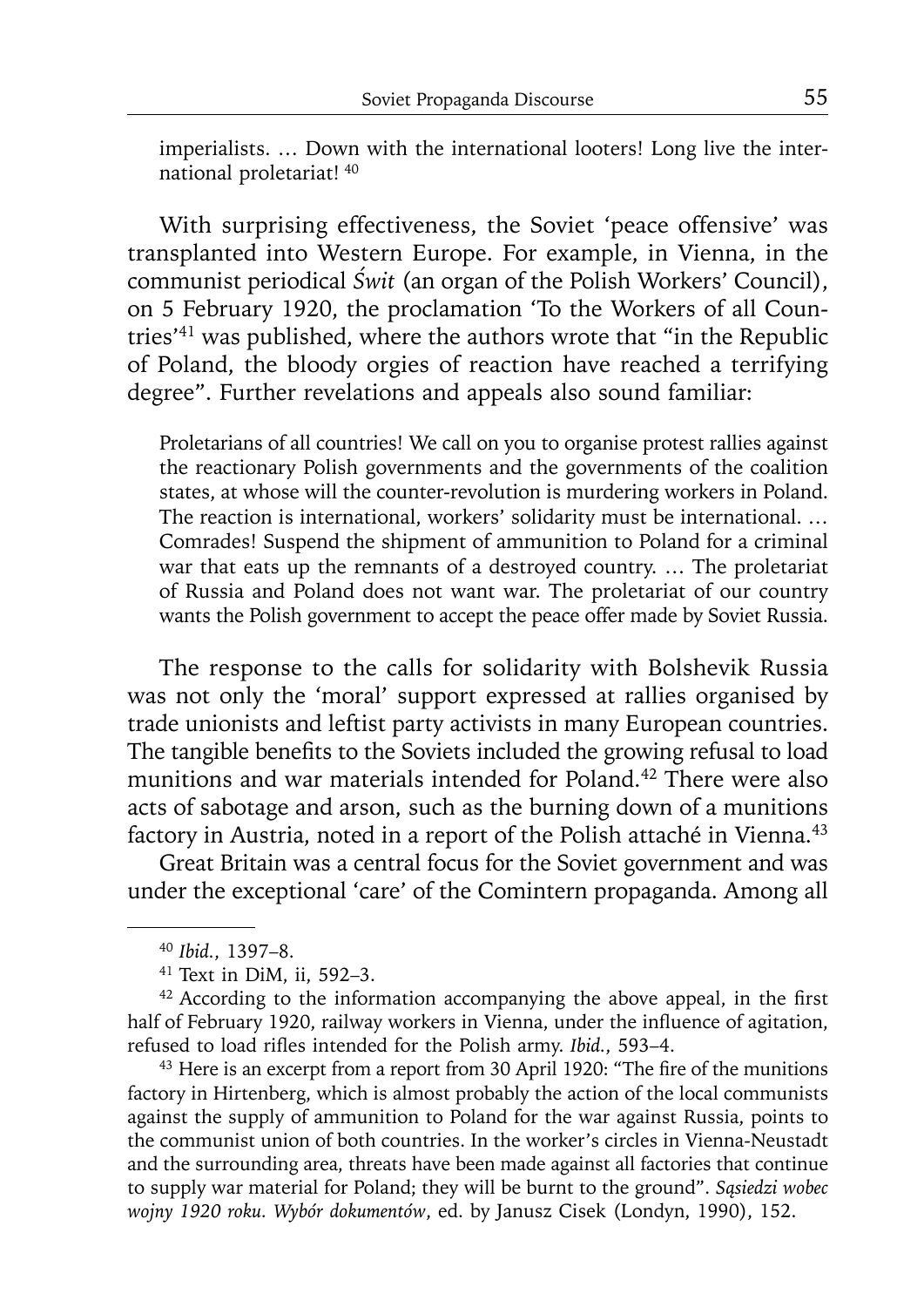the countries of Western Europe, the most intense 'peace offensive' was carried out there. The scale of the Russian Soviet Federative Socialist Republic's 'investment' indicates the orientation of Bolshevik politicians and propagandists in terms of the British reality, where it was deemed that their efforts would pay off. In Britain ruled by a coalition government, although the conservatives were the most numerous party in parliament, the Left was a significant, visible and noisy force. Labour Party representatives, in their parliamentary capacity, most often, and most emphatically, made pronouncements on issues related to Bolshevik Russia and its relations with Poland. Social moods were also radicalised, which was reflected in the activity of strong and resilient trade unions.44

During 1919 and 1920 (with the culmination in the spring and summer of that year), the pro-Soviet propaganda activity of the 'Hands off Russia Committee' organisation intensified. Later the Council of Action was formed. 'Hands off Russia' activists collaborated with the Labour Party, the Independent Labour Party and with trade unions.<sup>45</sup> In conjunction with the press campaign conducted primarily by the Daily Herald, significant mobilisation and pressure were achieved on Lloyd George's cabinet to end all aid to Poland. At the same time, the Polish legation in London was inundated with acts and resolutions adopted at numerous meetings organised to express solidarity with Bolshevik Russia and condemn Polish 'aggression'.46

One of many such letters is dated 25 February 1920. It is an official letter addressed to the Polish consulate general (typescript on paper with the imprint "The National 'Hands off Russia' Committee") with the headline "PEACE WITH RUSSIA". Its content is an instant reaction to current events:

<sup>44</sup> Andrzej Nowak estimates that the Labour Party and the opposition liberals "actually represented nearly 40 percent of the British population", see *id.*, *Pierwsza zdrada Zachodu. 1920 – zapomniany appeasement* (Kraków, 2015), 355–6.

<sup>45</sup> See Maria Nowak-Kiełbikowa, *Polska – Wielka Brytania 1918–1923. Kształtowanie się stosunków politycznych* (Warszawa, 1975), 202–3; L.J. Macfarlane, 'Hands off Russia. British Labour and the Russo-Polish War, 1920', *Past & Present*, xxxviii, 1 (Dec. 1967), 126–52.

<sup>46</sup> Some idea of the size of this action is provided by a collection of about 600 pages, sent in 1920 to the address of the Polish legation in London, located in the Archiwum Akt Nowych (hereinafter: AAN) w Warszawie, Ambasada RP w Londynie ("Hands off Russia", i–iv). And yet, it is not a complete set.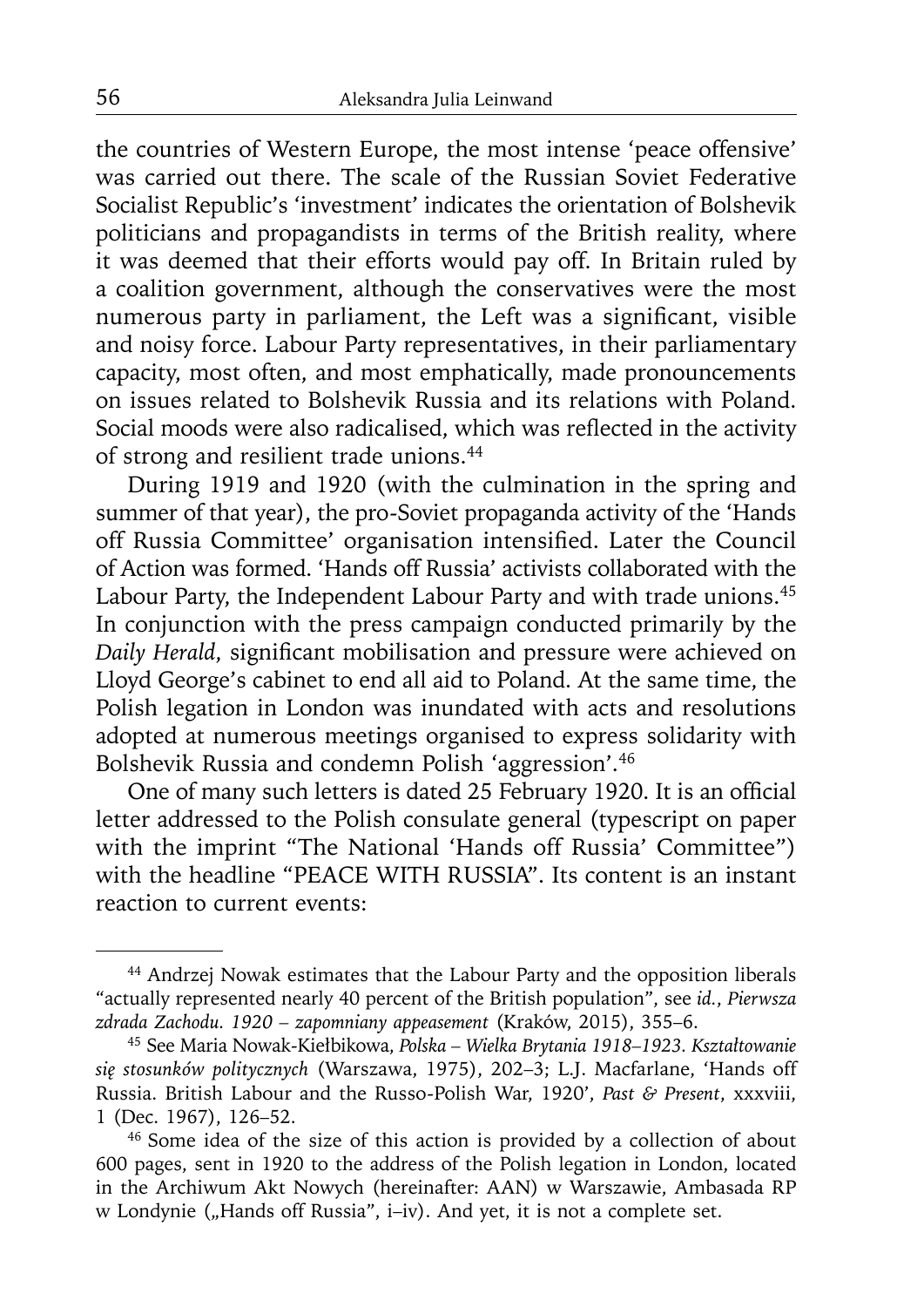In spite of the decision of the Supreme Council on February 24th, the Imperialists of France and Poland, together with the Churchill Gang in England, are intriguing to prosecute the war against Russia, which will involve Europe in another war. This danger will continue until the blockade of Russia has been raised completely, and full diplomatic relations established. The French and Polish imperialists are undoubtedly the greatest hindrances to peace with Russia.<sup>47</sup>

The letter continued with a warning to the French and Polish Governments that "organised Labor in Great Britain … will oppose by every means in its power their nefarious intentions".

The above text requires a short comment. The authors referred to the findings of the Allied Conference in London, which were in accord with the political line of Lloyd George seeking to establish relations and economic cooperation with the RSFSR, and unfavourable for Poland and the countries of the region defending their independence. The British Prime Minister, who had already begun negotiating with Bolshevik Russia by pursuing a 'realistic' policy summarised under the slogan "peace through trade", actually managed to impose his stance on his allies. The situation was commented on the next day in an editorial featured in the London newspaper *The Times*. Coming out against Lloyd George, the text ended with predictions of future events with an ominous conclusion: "The path will have been opened for Lenin".48 This was a completely different reaction to the outcome of the Supreme Council meeting than the comments found in the letter of 25 February. The latter, paradoxically, were close to their hated government in terms of the stance towards Bolshevik Russia and Polish-Soviet relations. Let us also note that some of the phrases and epithets in the text entitled 'Peace with Russia' (e.g. those about the French and Polish imperialists) are 'imports' from the propaganda enunciations of the Comintern.

The document in question has a relatively mild eloquence compared to the later proclamations. One example is the resolution sent at the beginning of March from Manchester to the Polish envoy, Eustachy Sapieha. The "Hands off Russia" Committee demands total peace with Russia. The letter, full of strong expressions and threats, ends with a warning against the continuation of the current policy by the "Polish

<sup>47</sup> AAN, Ambasada RP w Londynie, 419, 106–7.

<sup>48</sup> Cited after: Ullman, *The Anglo-Soviet Relations*, iii, 32.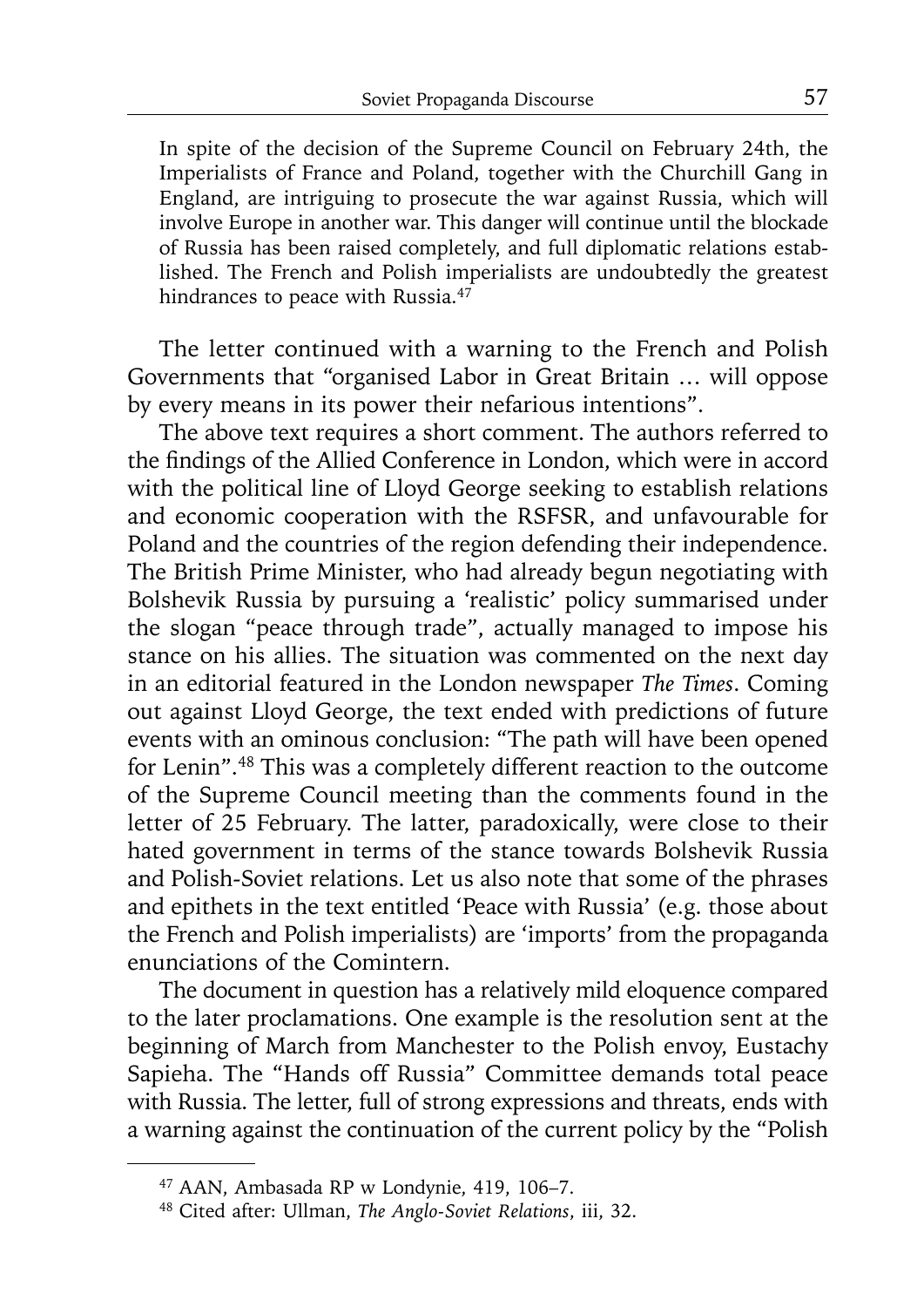imperialists". Otherwise, the very name of the Polish government "will stink in the nostril" for every member of the trade unions in the United Kingdom.49

In the West, and especially in the United Kingdom, the propaganda campaign achieved larger and more vehement dimensions, culminating between the May and August of 1920.

Looking from a slightly different angle at the Soviet 'peace offensive', whether in diplomatic letters or Comintern texts, or leaflets and brochures printed in Russia and distributed in the West, or activities inspired from the East and carried out in many European countries, one has to ask the question for the reaction of the audience, for the reasons behind the rejection or acceptance of Bolshevik optics. Many addressees of the *agit-prop* believed in the sincerity of Lenin, Trotsky and their associates when they expressed their desire for peace. The Bolsheviks knew that the message of peace was a balm for the yet unhealed wounds of the Great War. They were also able to convince a large part of European opinion that it was Polish imperialism that was a threat to peace on the continent. It can be concluded that Chicherin fulfilled the task entrusted to him, as well as the goal he had set himself in the note to Lenin written in mid-February 1920, which is worth quoting once more*:* "If there is to be a war, it is absolutely necessary that the blame for its outbreak be placed on the Polish Government".<sup>50</sup>

Józef Piłsudski and those in his circle were among those who treated the Soviet peace offer with the greatest distrust. This did not arise from, as the Bolshevik propagandists would proclaim, the ill will on the part of the Polish authorities, but from the good understanding of the situation at hand. The Soviet 'peace offensive', launched in December 1919, was an obvious ploy to play for time. The Bolsheviks needed this smokescreen to regroup their troops. After the victories on the civil war fronts (the defeat of the Volunteer Army), troops were concentrated on the south-west and west fronts. Piłsudski received accurate data on preparations for an attack on Poland collected by an efficiently functioning intelligence service.<sup>51</sup> Reports have survived, detailing the number and types of troops and armaments concentrated

<sup>49</sup>*Sąsiedzi wobec wojny*, 149–50.

<sup>50</sup> Cited after: Nowak, *Polska i trzy Rosje*, 508.

<sup>51</sup> Wojciech Materski, *Na widecie. II Rzeczpospolita wobec Sowietów 1918–1943* (Warszawa, 2005), 58–9.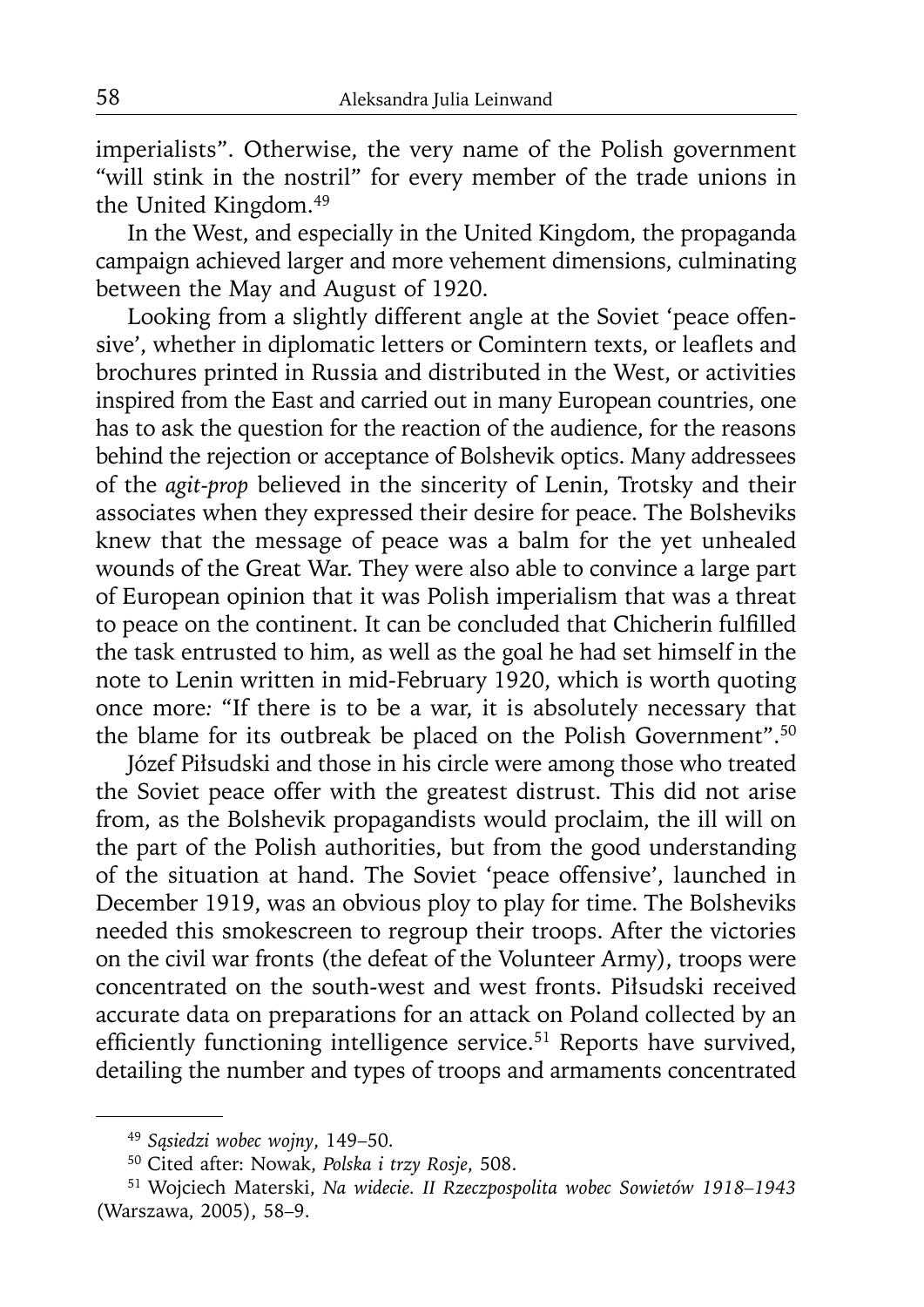on the Polish front.52 The solution chosen by the commander-in-chief was a pre-emptive strike, which had to be made as soon as possible before Bolshevik Russia managed to muster its forces.

Coming back to *agit-prop*, it should be noted that in Bolshevik enunciations directed primarily abroad, but also at the 'internal propaganda front', the lies about peaceful intentions towards Poland were strong to the fore. On the other hand, in the message to their own society and to the 'workers of all countries', the intention to Sovietise Poland and other countries constituting an obstacle to the march of the world revolution was spoken and written about with brutal honesty.

IV

On 25 April 1920, the so-called Kiev Expedition, i.e. the offensive of the Polish Army in Ukraine together with the emerging allied army of the Ukrainian People's Republic, commenced. The propaganda response on the part of the RSFSR can be compared to an assault, and Polish successes reinforced this violent reaction at the front. There is no doubt that a new version of the propaganda war had begun with the new chapter of armed struggle.

On May 18, the appeal of the Executive Committee of the Communist International 'To the proletarians of all countries!'<sup>53</sup> was published. Its first words are: "Workers of all countries! In the East, there is again going to be bloodshed". From the extensive text, it is worth highlighting a few characteristic motifs. To the question, "Who is behind those new atrocities?", there is an easy-to-predict answer; that it is Poland which "in reply to the peace proposals issued by the Soviet government, responded with a treacherous assault on Ukraine". Readers learn that "Poland has started the war to loot

<sup>&</sup>lt;sup>52</sup> The report of the Supreme Command of the Polish Army for the Military Committee of the Sejm of 13 Feb. 1920 begins as follows: "From 22 December 1919, i.e. from the date on which the government of the Russian Republic of Soviets first proposed to the Polish Government to enter into peace negotiations, the main command of the Red Army transferred the following forces to the Polish front …". The types of regrouped troops were listed. The report for the head of state of 13 Feb. 1920 included detailed information about the "strengthening of the anti-Polish front by the Bolsheviks from January 3 up to today". (Both documents, from the Józef Piłsudski Institute of America, are published in *Sąsiedzi wobec wojny*, 145–8.) 53 *Коммунистический интернационал* (14 June 1920), 1861–4.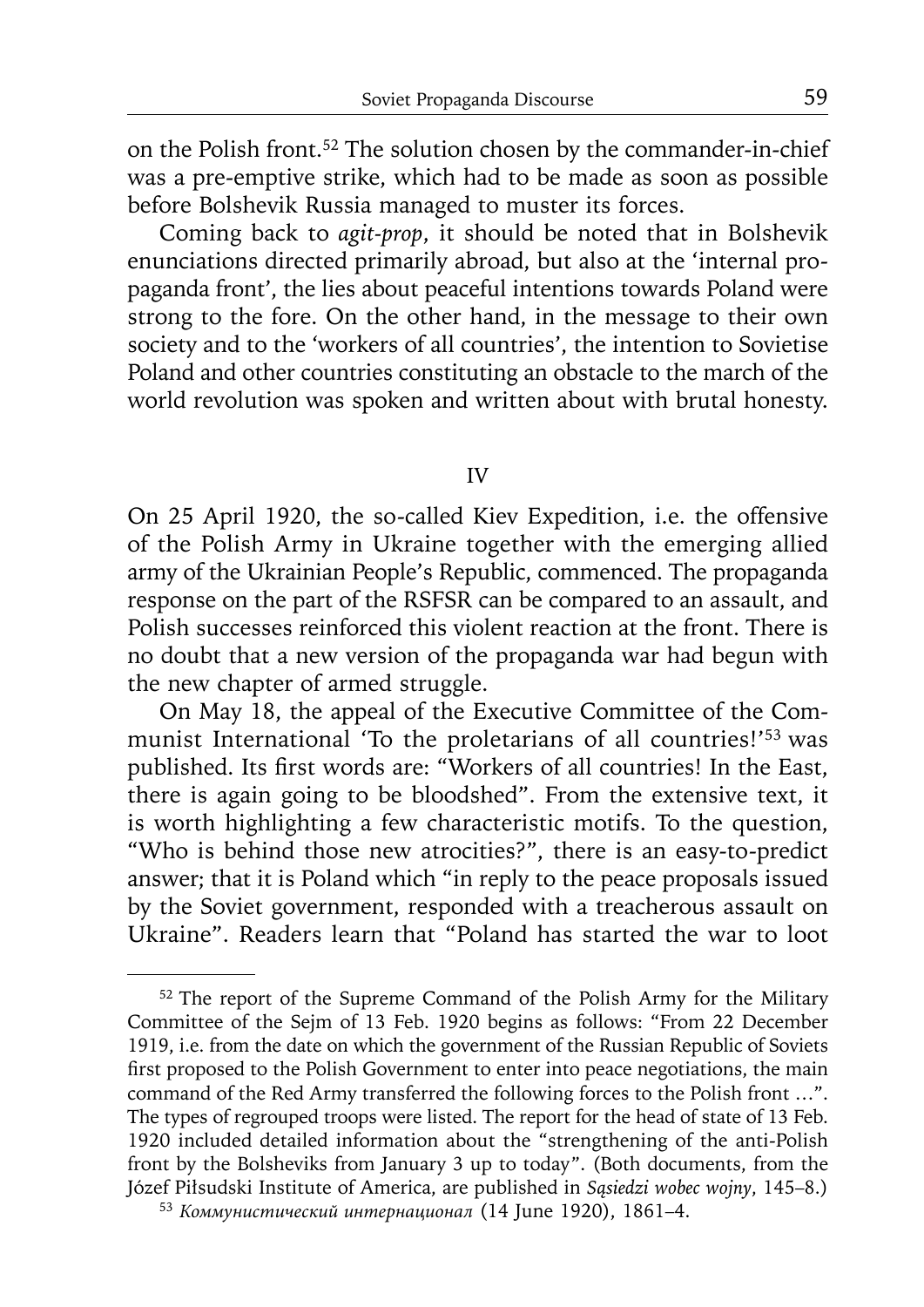the Ukrainian peasants and give their land to the Polish landowners". The "governments of all the coalition states" are indicated as responsible for starting "this new war". "They all to a greater or lesser extent cooperate with the Polish invaders and bandits". An interesting motif, repeated also in other enunciations, is the call of the addressees to participate in the crusade. "The workers of all countries, it will be up to you to end the war in the shortest possible time with the defeat of Polish capitalists and landowners". Appeals follow, including to the workers of "munition factories" in France, Italy, England and America, so that they would not produce for Poland "not a single cartridge, not a single rifle, not a single cannon", and to transportation workers, railwaymen, sailors and porters, not to let "any equipment or food" be sent to Poland. The workers of Germany and Austria are reminded that only a revolution can "free them from the yoke" of their "own capitalists and free them from the noose thrown around" their "own necks by the Versailles-Saint-Germain peace treaty". So we can see several goals being stated at one time: the imperial goals of Soviet Russia combined with the revision of the treaty or – even better – with the overthrow of the Versailles system. One can also see the stoking of Franco-German animosities: "German railwaymen! Do not let trains from France enter Poland. Gdańsk port workers! Do not unload ships destined for Poland". There is also a call to the railwaymen of Austria and workers of Romania, Finland and Latvia. Most attention has been paid to Polish workers who were being convinced that "Victory of the worker and peasant will be the victory of the Polish proletariat, conjoined with Russian workers and peasants by way of a bond of fraternity and alliance".

It is striking how powerful the driving force behind the militant propaganda was. The orders of the leaders of the Comintern were carried out by probably the majority of the workers of these countries, except for the workers of Poland.

The Bolsheviks were able to spread agitation literature abroad as well. The discussed proclamation with the text of 17 February, entitled 'To the Workers of All Countries. Concerning the Polish Question'*,* was translated into English and published in the form of a 14-page-brochure.54

<sup>54</sup>*The Third International to the Workers of all Countries. Concerning the Polish Question* (Moscow, 1920).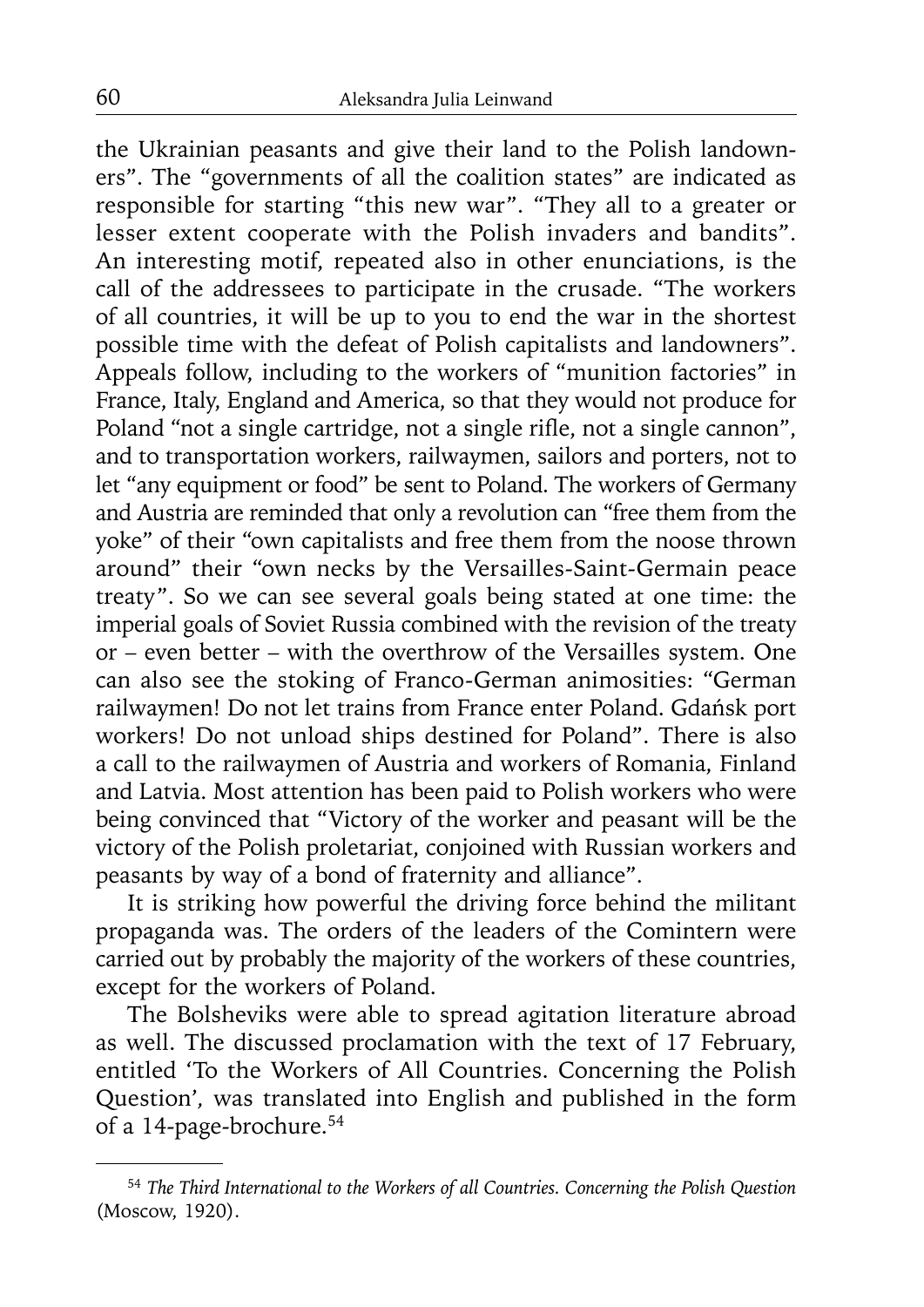Another way to gain supporters from foreigners was to invite them to Russia. The authorities were able to ensure that the guests saw only what the hosts wanted to show them and that information about their country came only from the appointed people. In this way, the Bolsheviks 'brought up' quite a large number of intellectuals focused on Soviet Russia (such as the famous John Reed), whom Trotsky called "fellow-travellers", and Lenin – "useful idiots".55 British union activists who were hosted in Moscow in May 1920 came from a different milieu, but they were no less useful to the authorities of the RSFSR. The British delegation was most solemnly received. The front page of the *Pravda* [*Правда*] daily featured texts entitled 'Nash privet' and 'Our greetings'.<sup>56</sup> The Bolsheviks hoped that the guests would repay by promoting communism in their home countries.

After the period of Polish successes at the front (including the capture of Kiev), the scales of success tipped to the Soviet side. At the end of May, the Red Army launched a counteroffensive in Ukraine, and the Polish Army was in retreat and had to withdraw from Kiev on 10 June.

On the same day, Trotsky, who could not yet have known about the withdrawal of the Poles, sent a letter to Chicherin in anticipation of a possible ceasefire and the mediation of England. The head of the Soviet armed forces wrote to the chief of diplomacy about the need to "prepare in the West an opinion favourable to us in connection with possible interference by the Entente". Further, the creator of the Red Army called for the launch of "a holistic campaign explaining both individual facts and giving an overall picture of Anglo-French cooperation with the Polish nobility and the lies told to the English and French working masses by Lloyd George and Millerand". He concluded his arguments as follows: "I believe that such a campaign, carried out simultaneously by our foreign missions with all the energy that we can muster, would be of great help in the event of a formal diplomatic intervention of the Entente in our war with Poland". The same and similar themes were raised by Trotsky when addressing the editors of *Pravda* and *Izvestiya* [Известия] dailies, and this time in a commanding tone.57

<sup>55</sup> Tołczyk, *GUŁAG*, chap. 'Pożyteczni idioci i prorocy apokalipsy'. 56 *Правда* (18 May 1920), 1.

<sup>57</sup>*Польско-советская война*, chapt. 1, ed. И.И. Koстюшко (Moсквa, 2004), doc. 59, 66. See Leinwand, *Czerwonym młotem*, 125–6.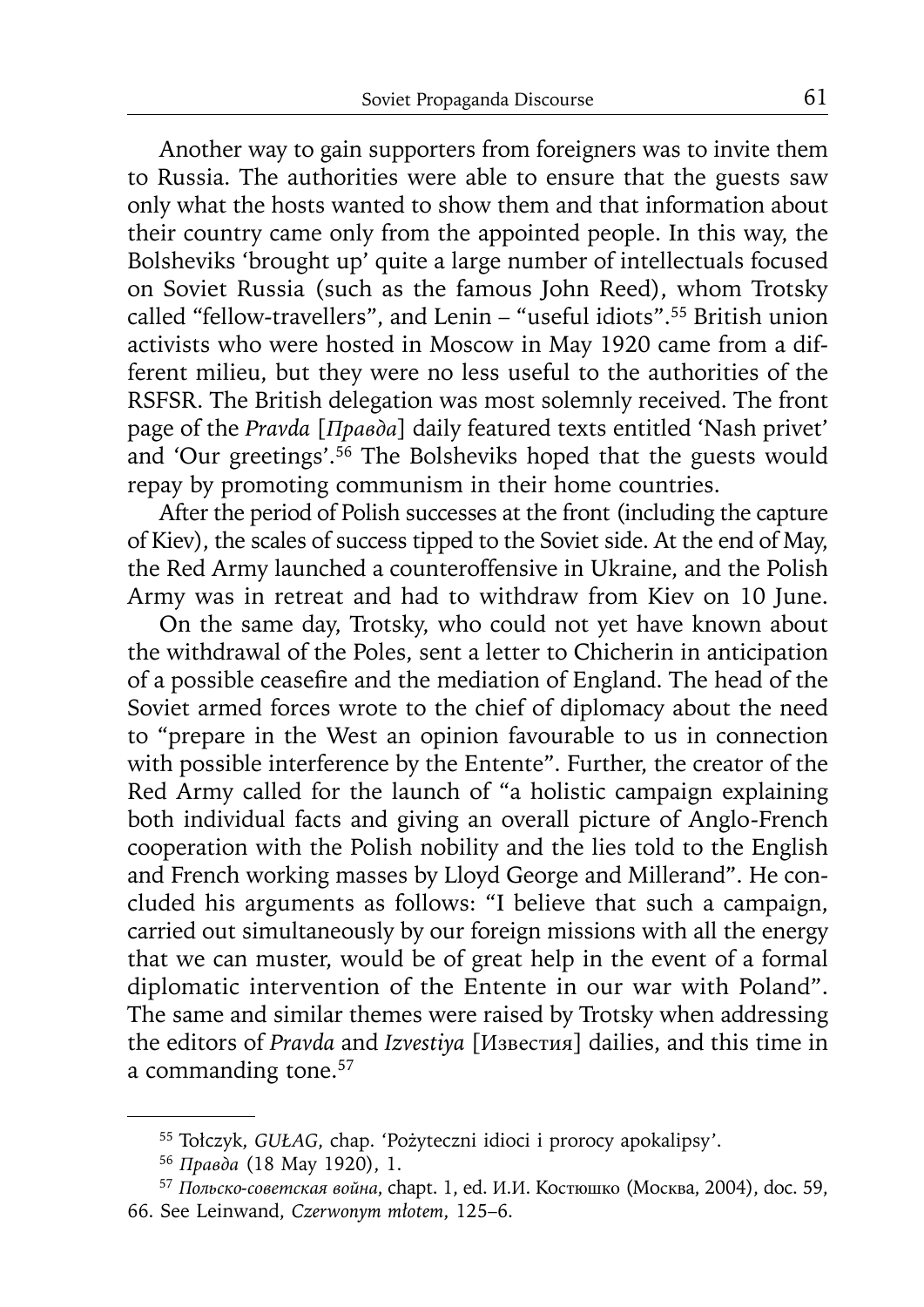The response to Trotsky's postulates was immediate. The very next day, the note signed by Chicherin and Rakowski from the governments of the RSFSR and the UkrSSR to the governments of Great Britain, France, Italy and the United States was announced. It began with the following categorical statement: "The financial, military and technical assistance that Entente governments are giving to the Polish government at a time when it is carrying out an unjustified aggression against Russia and Ukraine makes these governments fully responsible for all the consequences of their undertaken stance".58 Later parts of the text were followed by an escalation of lies presented in an equally uncompromising tone. The authors write about the "barbaric behaviour of the Polish military authorities", which was supposed to surpass "the most terrible acts of vandalism" of the Great War period. Chicherin – here in the role of a humanist and erudite – was rendering garments expressing profound grief over the fate of Kiev, where "the Polish command decided to perpetuate their memory ... following the example of Herostrates". It was conveyed to the world that "the beautiful cathedral of St. Vladimir, this unparalleled pearl of religious architecture and a unique monument with priceless Vasnetsov frescoes, had been destroyed by Poles during the retreat only because they had wanted to vent their anger on, for example, inanimate objects". Thus, as a result of the "disgusting vandalism" of the Poles, "the treasury of human civilisation had been deprived of a unique work of art". Facts that had not actually happened were described and commented on with indignation.<sup>59</sup> The authors probably did not

<sup>58</sup> DiM, iii, doc. 44.

<sup>59</sup> In a statement of the General Staff of the Polish Army of 29 June 1920, it was stated: "Because in recent times false information has been spread from Bolshevik sources that the Polish army, on leaving Kiev, demolished St. Sophia's Cathedral, Volodymyr's Cathedral, the water supply station and the electric station; and other utility buildings. We declare that all these reports are a fabrication. Our troops, when leaving Kiev, only demolished the bridges on the Dnieper". The church and the cathedral were "untouched by the Polish army; while the Bolsheviks, by bombing the city, damaged Volodymyr's Cathedral with three heavy artillery shells". *Pierwsza wojna polska (1918–1920). Zbiór komunikatów prasowych Sztabu Generalnego*, ed. by Stefan Pomarański (Warszawa, 1920), 249. On the "alleged arson attacks in Kiev", reported on even ten years after the said events, Lev Kopelev wrote in his memoirs later. Лев З. Копелев, *И сотворил себе кумира* (Харьков, 20102), quoted after: *Bożyszcza mojej młodości*, transl. Grażyna Strumiłło-Miłosz, Ewa Niepokólczycka, and Edward Klimczak (Warszawa, 1990), 21.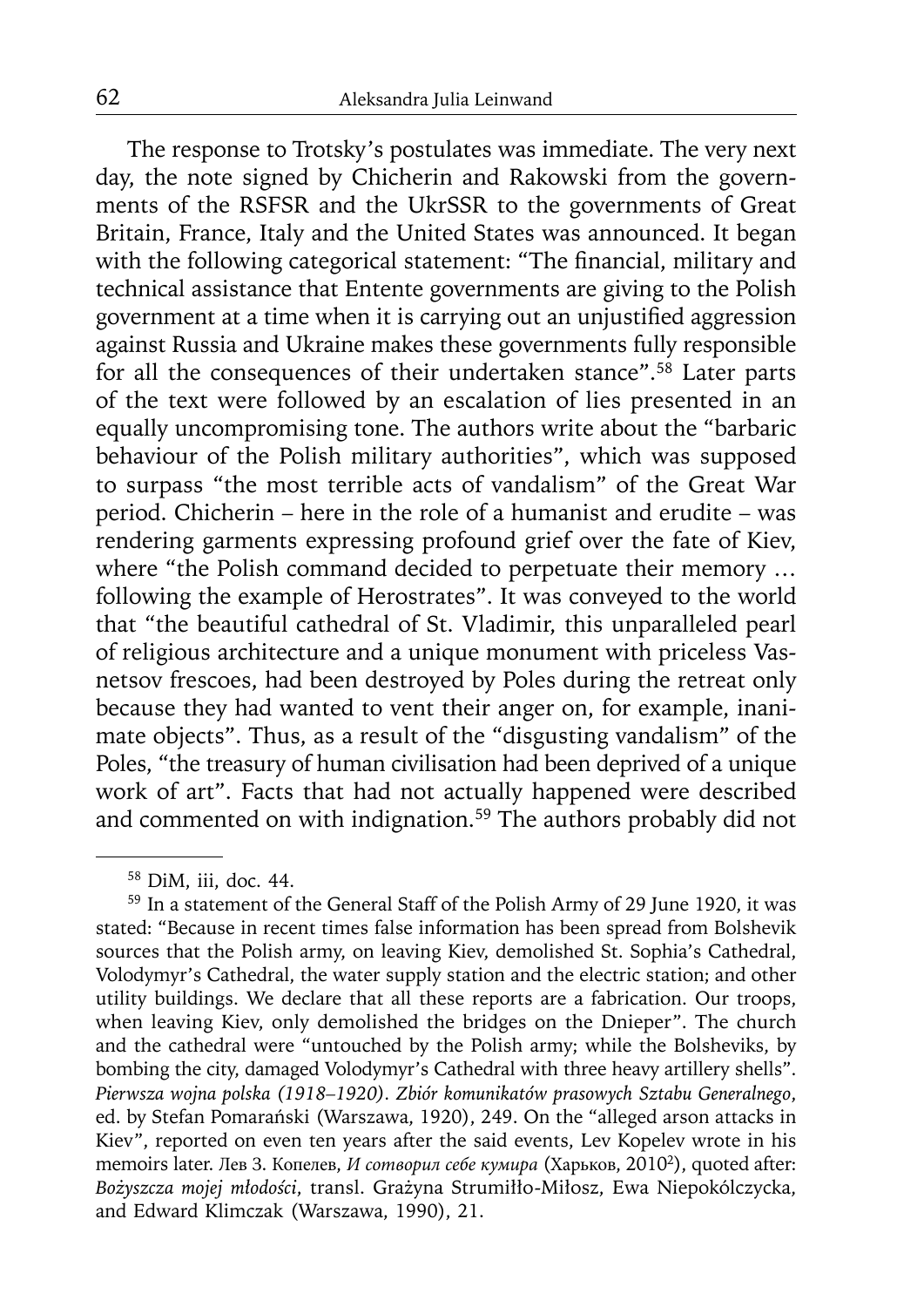anticipate that any of the addressees of the note would be able to check the truthfulness of the report in situ.

The text mentioned above is interesting for one more reason. All the accusations hitherto directed against the Bolsheviks (barbarism, vandalism, and the destruction of cultural heritage, the demolition of sacred objects) have been blamed on their enemies. Soviet politicians and propagandists consistently used portraits of Polish imperialists in their message. The latter, accused of the worst crimes, were to be a counterbalance to the peaceful and cultured Bolsheviks. Such measures discredited Poland in the eyes of the West. The answer to the question of whether it is worth supporting aggressors who pursue adventurous policies seemed obvious.

This does not mean that the official Soviet message was the only one that reached Western Europe. Setting aside the Polish reports at this point, I would like to draw attention to the opinions of British observers residing in Poland. They had the opportunity to get acquainted with the situation in situ, unlike politicians residing in London or other Western European capitals. For example, a British envoy in Warsaw, Horace Rumbold, in reports sent to Lord Curzon, gave flattering reports on the behaviour of Polish troops in Kiev in May 1920. In one of the dispatches, he referred to the opinion of an officer of the British Military Mission who stated that "it would be a mistake if uninstructed public opinion in Western European countries were to urge the withdrawal of the Poles from Ukraine under the present circumstances as such a withdrawal would result in anarchy".<sup>60</sup>

However, reports that had been 'lost' in the offices of diplomats and politicians and had not reached the public opinion in the form of multiple propaganda messages weighed much less (or not at all). The Bolsheviks knew this very well. They translated all political, diplomatic and military activities and their evaluations into the communicative language of propaganda, which could also be crude and primitive.

Between 19 July and 7 August 1920, during the Red Army's most significant successes on the anti-Polish front, the Second Comintern Congress held its debates in Petrograd and Moscow. On these occasions, Karl Radek presented a comprehensive study entitled

<sup>60</sup> The National Archives, Kew, Richmond (hereinafter: TNA), FO 688/3, 247.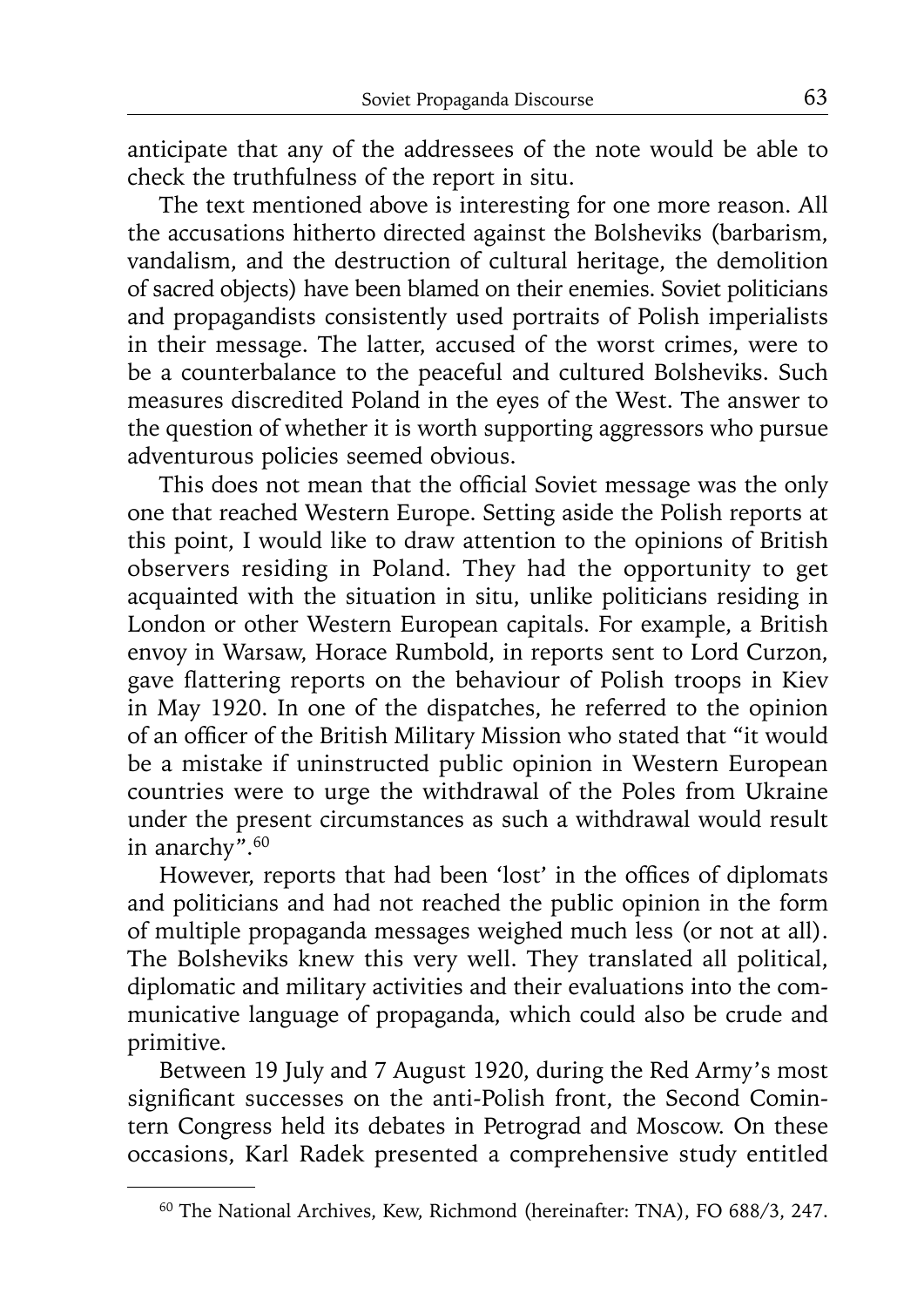'The Polish Cause and the Third International'.61 In the climax of the Polish-Bolshevik war, a message was sent out into the world, containing a discussion of the history of Poland in Marxist shades; and with a concoction of fantasy and sincerity. Radek declared the recognition of Poland's independence by the Third International, assuring that Russia did not intend to conquer Poland "in the event of the defeat of White Poland" and that the independence of Soviet Poland [sic!] would be fully respected. Such a Poland was granted the right to govern its relations with Soviet Russia and Soviet Germany independently. It concluded as follows: "The Poland of urban and rural workers, Poland united with Soviet Russia and with the world proletariat – will be a member of this revolutionary International, a union of revolutionary countries". The quoted words should be placed in a military and political context, i.e. the Red Army approaching Warsaw and with the 'Polrevkom' (Polish revolutionary government) established by the Soviets operating on Polish territory.

At the same congress, on 19 July in Petrograd, the proclamation entitled 'Don't Give Arms to the Polish Overlords' was approved.<sup>62</sup> The extensive text calls, among others, for workers to engage in street protests against any aid to "White Guard Poland" and "any interference in the affairs of Soviet Russia". Another document from the sessions of the Second Congress is the appeal 'To the Workers of England and France',63 in which, among others, the progress of the labour movement in both countries was assessed. In the first case, the assessment was positive (the Council of Action was praised); and in the second, the assessment was poor. Among the numerous slogans ending the proclamation, three are deserving of special attention: "Down with the English and French governments of plunderers – imperialists. Long live the dictatorship of the proletariat in England and France! Long live Soviet England and Soviet France!"

The 'Appeal to the Red Army',<sup>64</sup> adopted at the request of Giacinto Serrati, was largely devoted to the war with Poland. It is worth quoting the final part: "Brothers of the Red Army! Know that your fight against

<sup>61</sup>*Коммунистический интернационал*, 12 (1920), 2173–88.

<sup>62</sup> AAN, Międzynarodówka Komunistyczna (photocopy); DiM, iii, 181–4 (text in Russian).

<sup>63</sup>*Коммунистический интернационал*, 13 (1920), 2601–6.

<sup>64</sup> AAN, Międzynarodówka Komunistyczna (photocopy).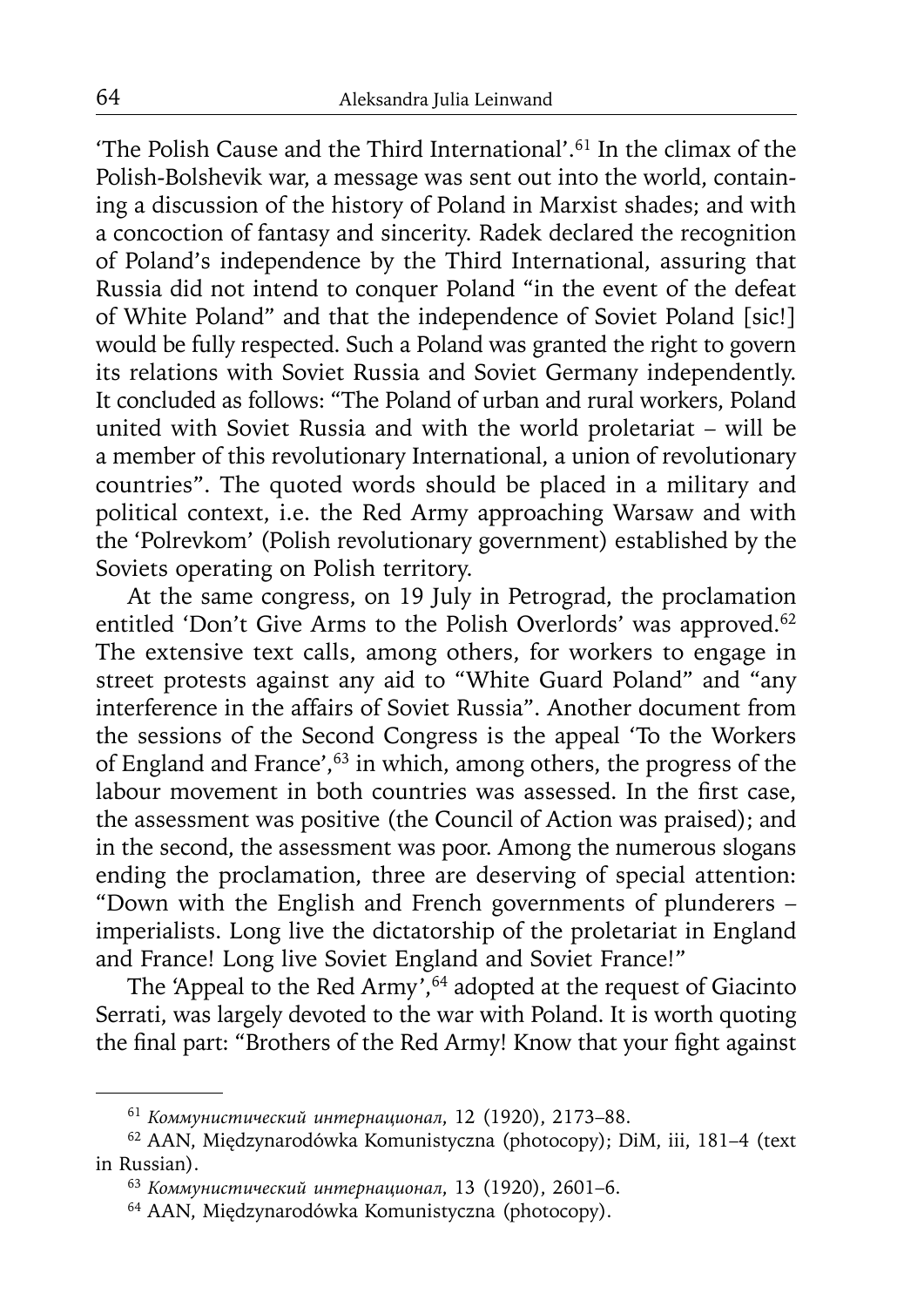the Polish overlords is the most just war in history. You are fighting not only for the cause of Soviet Russia, but also for the cause of all working mankind". This appeal was published in the *Kommunisticheskiy Internatsional*, and the Polish translation was printed in 100,000 copies by the Publishing House of the Political Department of the 16th Army.<sup>65</sup> Apparently, the Bolsheviks cared more for supplying their soldiers with propaganda literature than equipping them with arms.

The *agit-prop* campaign, carried out abroad from the end of April, gained momentum. Great Britain came to the fore once again, where the rally and leaflet activity of the Left was exceptional. The emotions were so strong that it could be said without the slightest hint of exaggeration that the peace offensive morphed into a campaign of hatred towards Poland. The Polish legation was inundated with offensive letters and resolutions. Here, for example, workers gathered at the May Day meeting in Birmingham "most emphatically condemn Imperialist Poland for its most despicable action in attacking Soviet Russia". The Assembly threatened to use "every means in its power to prevent men, munitions or money being sent to the aid of Poland".66

The sympathisers of Bolshevik Russia, as instructed by the Comintern, expressed their sentiments not only in words but also in deeds. Port workers in Gdańsk, Hamburg, and London refused to load not only weapons but also other goods bound for Poland.<sup>67</sup> Agitators were especially active in the ports. An example of this activity may be a Spartacist leaflet from Gdańsk, from the decisive period of the Polish-Soviet war. You can read there, among others: "You must immediately declare a boycott and a blockade of Poland". "No food supplies and war materials for Poland! No troop train through Danzig! Long live solidarity! Long live the world revolution!".<sup>68</sup>

At the same time, the Bolsheviks sent a diplomatic communiqué to the world, one that was seemingly sensible and objective; and not

 $68$  This is the English translation of a German flyer. TNA, FO  $688/7$ .

<sup>65</sup>*Ibid*.

<sup>66</sup> AAN, Ambasada Polska w Londynie, 420, 8.

<sup>&</sup>lt;sup>67</sup> One of the most notorious actions of this type was the strike of the London dockworkers on the ship 'Jolly George' carried out on 10 May 1920. There is an entire chapter of Harry Pollitt's (a British Communist) jargon-filled autobiography (*Serving My Time*) devoted to these events. It is worth paying attention to the author's expressions taken straight from the Soviet propaganda and the descriptions of the atmosphere of general agitation.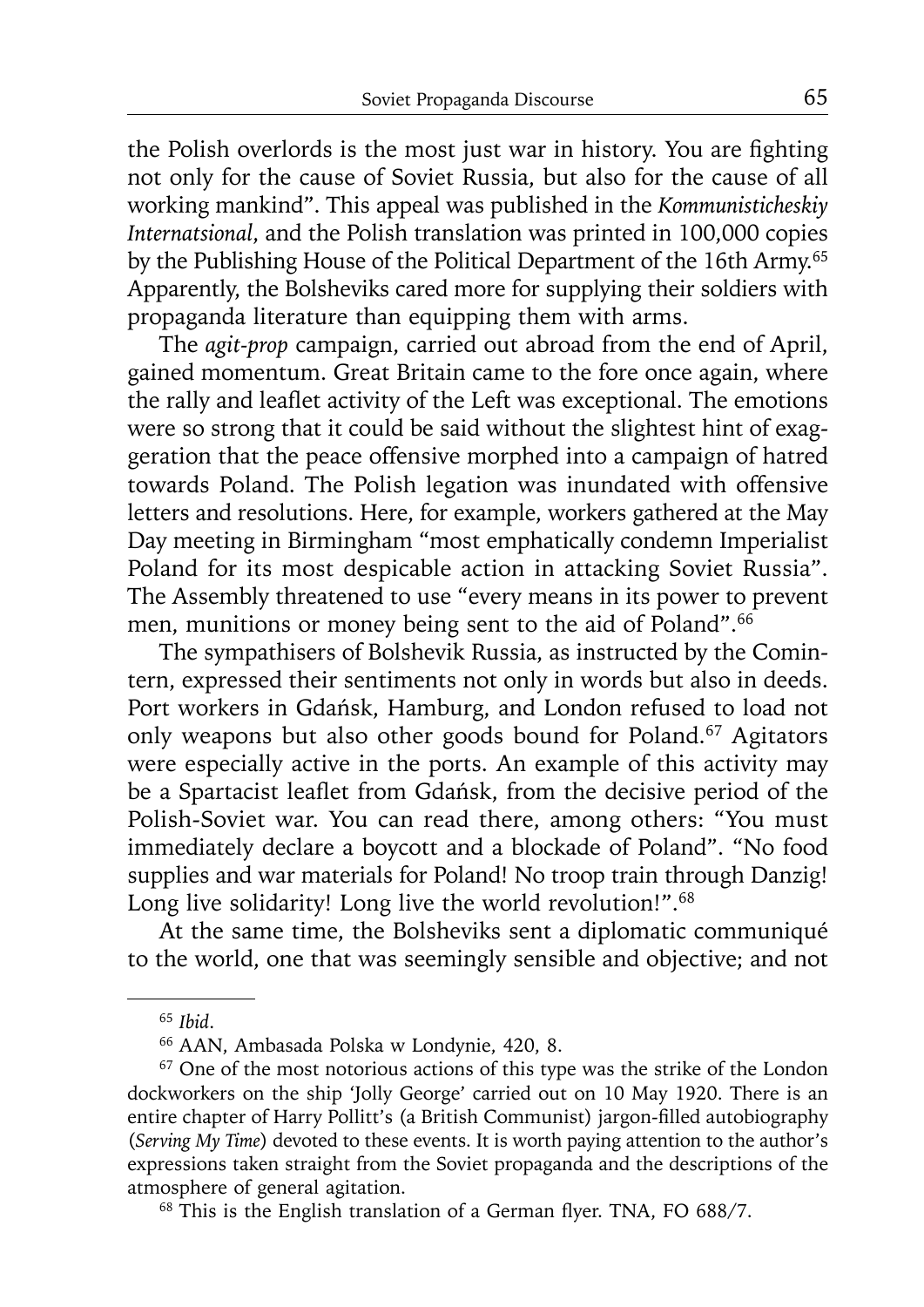only in the form of the diplomatic correspondence mentioned above. In 1920, the People's Commissariat of Foreign Affairs published in the State Publishing House the French translation of a collection of 89 documents relating to Polish-Soviet relations. Preceded by an introduction, Chicherin's *The Red Book* included references to documents related to the negotiations in Brest-Litovsk (January 1918). In this way, attempts were made to reach diverse people in terms of their backgrounds and education; in other words, Western addressees.<sup>69</sup>

The Polish side had no chance of countering the Soviet propaganda discourse disseminated among most European countries. Vigorous activity in this field required considerable financial resources, which Poles did not have, as well as undemocratic activities, which Poland did not agree to. The creation of a highly centralised structure, called the "general staff of the world revolution" during the Second Congress of the Comintern, was possible in a police state. Just like decisions on important state matters made arbitrarily in a group comprising a small number of people.

Polish diplomats understood the importance of the situation, as evidenced by reports from various capitals informing about the ubiquitous Bolshevik propaganda. For example, an envoy to Bern, Jan Modzelewski, in a report to the Polish Ministry of Foreign Affairs issued in the most critical period of the summer of 1920, noted:

The total lack of propaganda from our side, which could present our Ukrainian offensive in the correct light, when compared with the intense agitation created among the majority of English workers, firmly convinces that the Polish army moved eastward only under the banner of Polish imperialism, in order to annex and economically exploit the rich Ukrainian lands.70

Poland's attempts to counteract it were modest and ineffective. Neither the steps taken by Polish diplomats nor the non-institutional activities<sup>71</sup> could compete with the powerful machine of Bolshevik

<sup>69</sup>*Livre rouge: recueil des documents diplomatiques relatifs aux relations entre la Russie et la Pologne: 1918–1920* (Moscou, 1920).

<sup>70</sup> AAN, Ambasada RP w Londynie, 418, 13–14.

 $71$  In the correspondence between the Polish Ministry of Foreign Affairs and the Polish legation in London, there appears the figure of a certain Mieczysław Kozłowski, who on his own initiative left for the capital of Great Britain in order to conduct anti-Bolshevik agitation there, which involved his contacting a number of English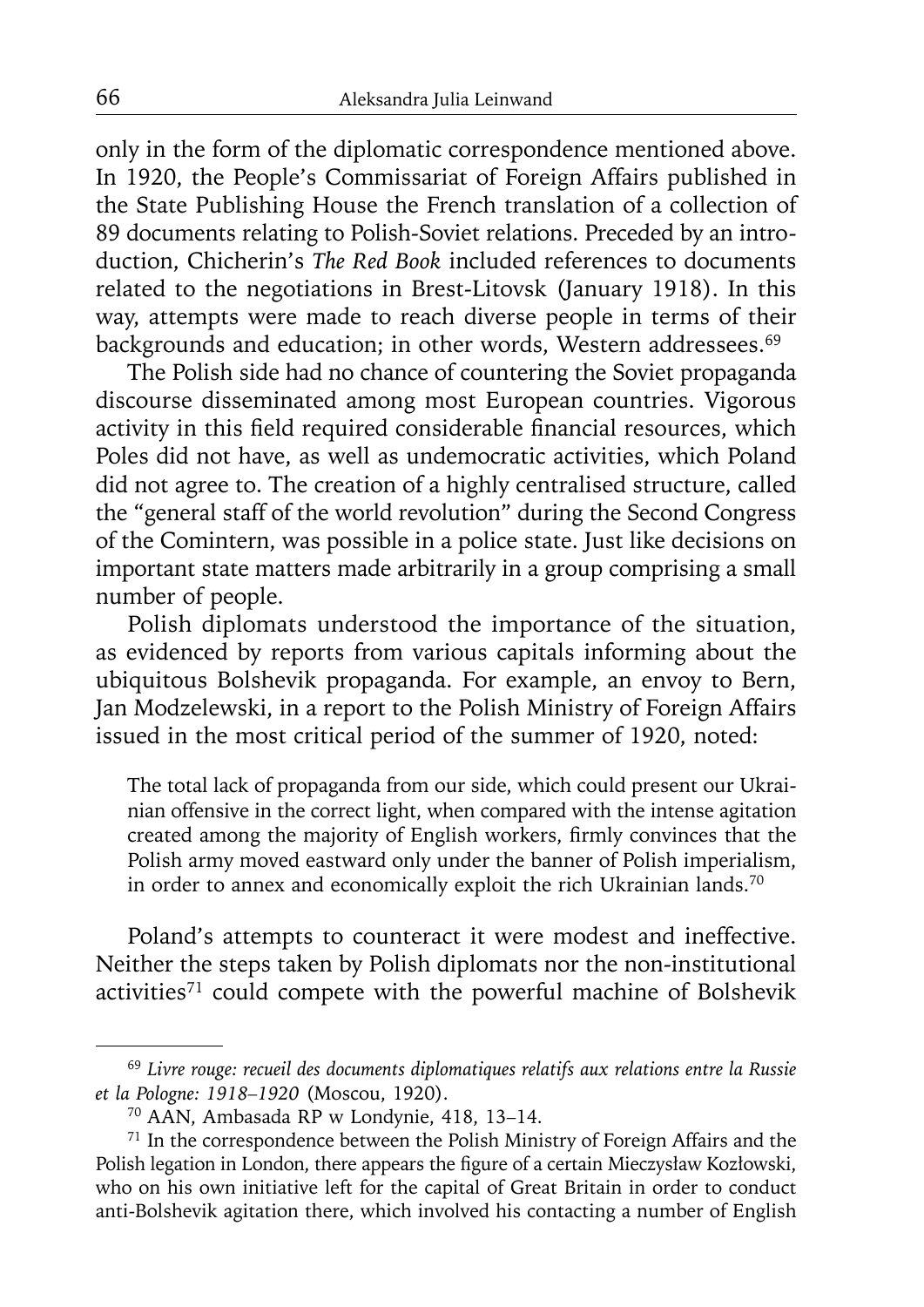propaganda. Only the military victory of the Poles in the battle on the outskirts of Warsaw in August 1920 could bring it to a grinding halt.

The Polish-Bolshevik war ended with peace negotiations in Riga, culminating in signing a peace treaty between Poland, Russia, and Ukraine on 18 March 1921. A detail not recorded so far in historiography was the efforts of the British left-wing to send a delegation to the Riga conference. The trade union congress has passed a resolution on this issue, so stating that "the British Labour Delegation … presence [in Riga] will be the best guarantee against any unjust and unwarrantable claims submitted by and on behalf either of Poland or Russia".72 In September 1920, there was an exchange of correspondence on this subject between a representative of the Council of Action and the secretary of the Prime Minister. The question was settled with a negative decision: "The Cabinet … had decided that they could not recognise the right of anybody to take part in the foreign policy of the country which was exclusively the business of the Government of the country".73

## V

# **CONCLUSIONS**

To conclude, let us repeat the question about the reasons for the success of Soviet propaganda in the West. Dariusz Tołczyk, in a book devoted to the Western perception of the Soviet system, included reflections that may bring us closer to the answer. Here are two sentences I think worth quoting: "In 1917, when the Bolsheviks seized power in Petrograd, in the imagination of the West, two great myths intertwined: the myth of the revolution and the myth of Russia" and "World public opinion became the object of systematic Bolshevik propaganda influence, busily mystifying the image of Russia".<sup>74</sup>

The above apt reflections represent a helicopter view of the issue in question. Considering, in particular, the issue of the Soviet Union's effectiveness in shaping the opinion of the West concerning the Polish-

associations, and sending out and distributing appeals, brochures, etc., see *ibid*., 135; AAN, The Hoover Institution, Polish Embassy in London, 800/33/0/-/38, scan 633.

<sup>72</sup> TNA, CAB 21/179, 45.

<sup>73</sup>*Ibid*., 41.

<sup>74</sup> Tołczyk, *GUŁAG*, 27, 45.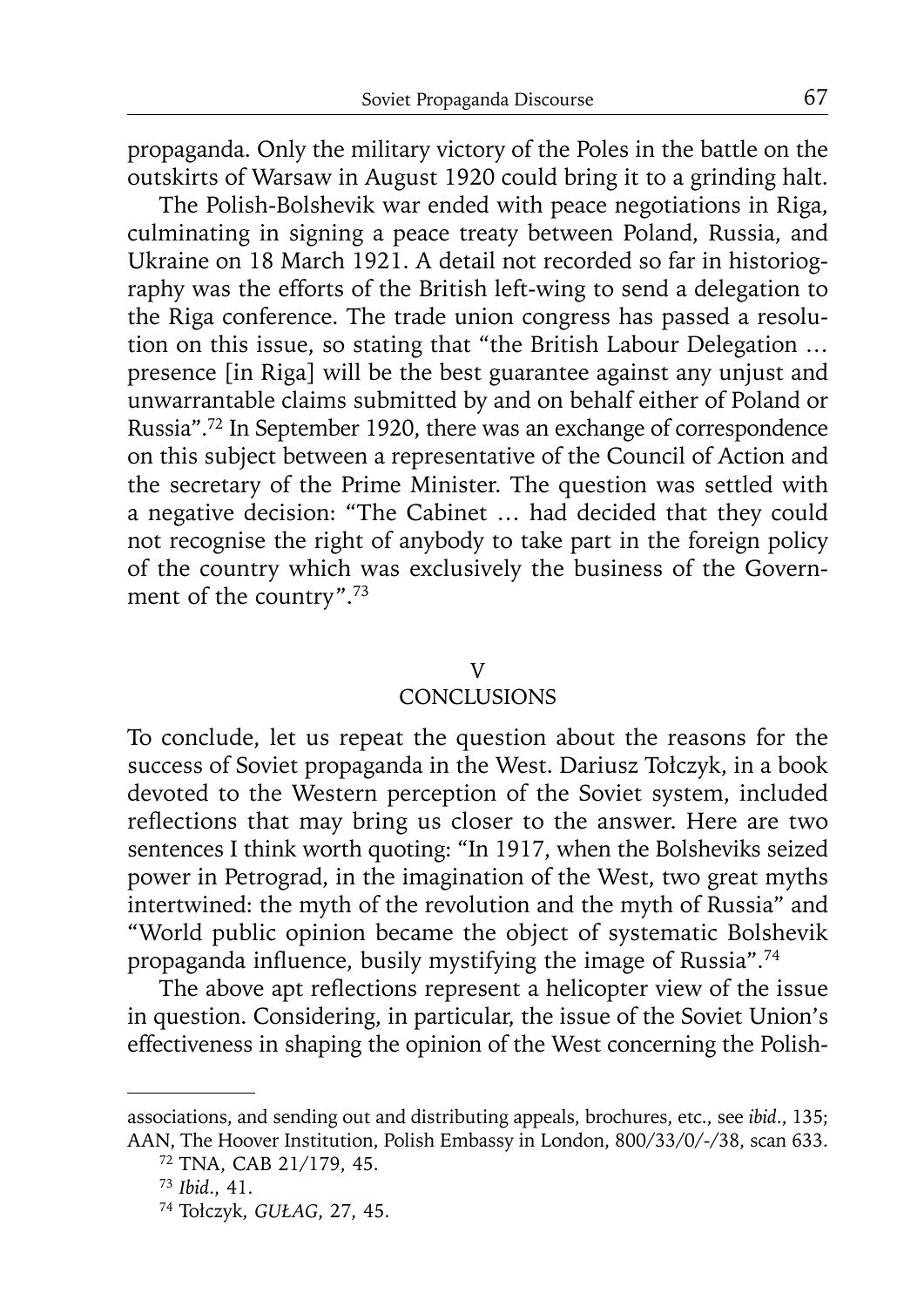-Bolshevik war, it should be remembered that, of course, no polls or opinion surveys were conducted during the period in question. All in all, we do not know how numerous (even with an imperfect approximation) were the groups of communist supporters. The British move to defend Soviet Russia was not conspicuous; but it was significant: the Left could effectively blackmail its own government; and the government allowed itself to be blackmailed.

The most important reasons for the Bolshevik successes were, first, their enormous commitment in a material, organisational and conceptual sense. The author of the 'Outline of the emergence, development and present state of the Communist International', compiled at the end of 1921 in the *Deuxième Bureau* of the General Staff of the Ministry of Military Affairs, writes about two main centres of propaganda activity in close contact with one another. They were: the Executive Committee of the Communist International in Moscow and the People's Commissariat for Foreign Affairs.75 Contemporary research confirms the accuracy of these observations. As mentioned above, both organs worked in parallel, complementing each other. Moscow's actions were revolutionary: the rule of law, appearances, honesty and decency were not considered. When necessary, the propaganda machine pushed forward like a bulldozer. On the other hand, the *agit-prop* creators were perceptive and attentive and possessed a certain finesse (like Chicherin, when so called upon). In short: the Bolsheviks knew how to scare, terrorise, and also seduce. What is also important, in the times prior to cell phones and computers, communists in various countries communicated extremely efficiently with each other and – for example – created the groundwork for a significant boycott of supplies destined for Poland. This stemmed from the good organisation of the propaganda system, and – above all – from the network of trained agents. Agitators, political workers, agents, spies – these functions were close to each other, and sometimes even the same.

The second reason for the success of Soviet propaganda is 'objective': post-war traumas, poverty, hunger and a genuine fear of a new war contributed to the radicalisation of the public mood throughout Europe. Bolshevik lies about peace, freedom, and the right of nations to self-determination flourished in this fertile ground. After the hellish

<sup>75</sup> Centralne Archiwum Wojskowe Wojskowego Biura Historycznego, Oddział II Sztabu Generalnego, 7166.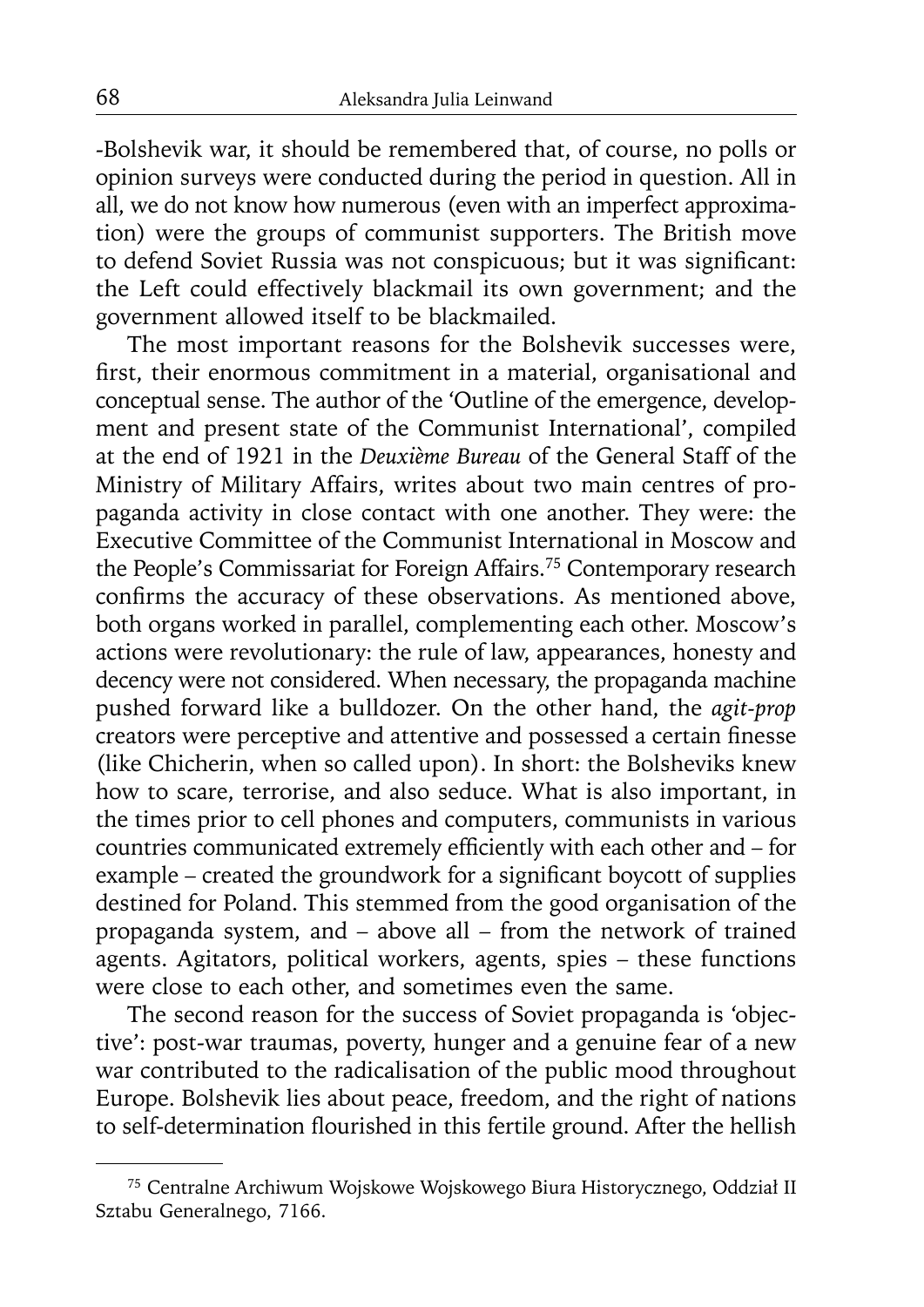experience of war, many were attracted to the promise of heaven on earth. People believed because they wanted to believe. On the other hand, on hearing about the atrocities of the revolution, some could not (or did not want to) believe them. Here, spatial distance played an important role. For the average inhabitants of Western Europe, the distance from the theatre of revolutionary and military operations was too great to perceive these far-off issues and struggles in real terms. Only those who happened to be close by got a chance to see the conflict and understand it for themselves. As Lord d'Abernon so wrote:

The Soviets wanted, first of all, to benefit as much as possible from the alleged superiority of their army over Polish troops. It was so conspicuous that no one could see the slightest pacifist intentions in the tactics of the Bolsheviks. Hence, the whole of Central and Eastern Europe was simply astounded at the gullibility and blindness of pockets of Western European public opinion, which, for incomprehensible reasons, did not perceive the attendant danger.76

The following paradox should also be noted: on the one hand, a desire for radical change, the dream that revolution would bring liberation. This was the Left's dream. On the other – a utopian, often a subconscious drive to restore 'the good old days'. If the Holy Covenant could not be resurrected, then at least an equilibrium of sorts could be achieved. Since the old empires had been brushed aside, perhaps Soviet Russia came to represent the rational alternative being preferable to irrational and irresponsible countries with their exorbitant demands; nations such as Poland – those 'troublemakers'. Peace with Russia would be a much better solution. Peace through trade.

The listed reasons for the success of the Bolsheviks are perhaps trivial. One could probably add a lot of justifications, which would most likely turn out to be just as banal. Or perhaps, to paraphrase the words of Hannah Arendt, one should speak of the banality of propaganda. After all, even the most aggressive, shocking and appalling examples of propaganda were very often instances of banality. Was that not the power of their attraction in the first place?

*transl. Barry Keane*

<sup>76 [</sup>Edgar Vincent] D'Abernon, *Osiemnasta decydująca bitwa w dziejach świata pod Warszawą 1920 r.* (Warszawa, 1932), 114.